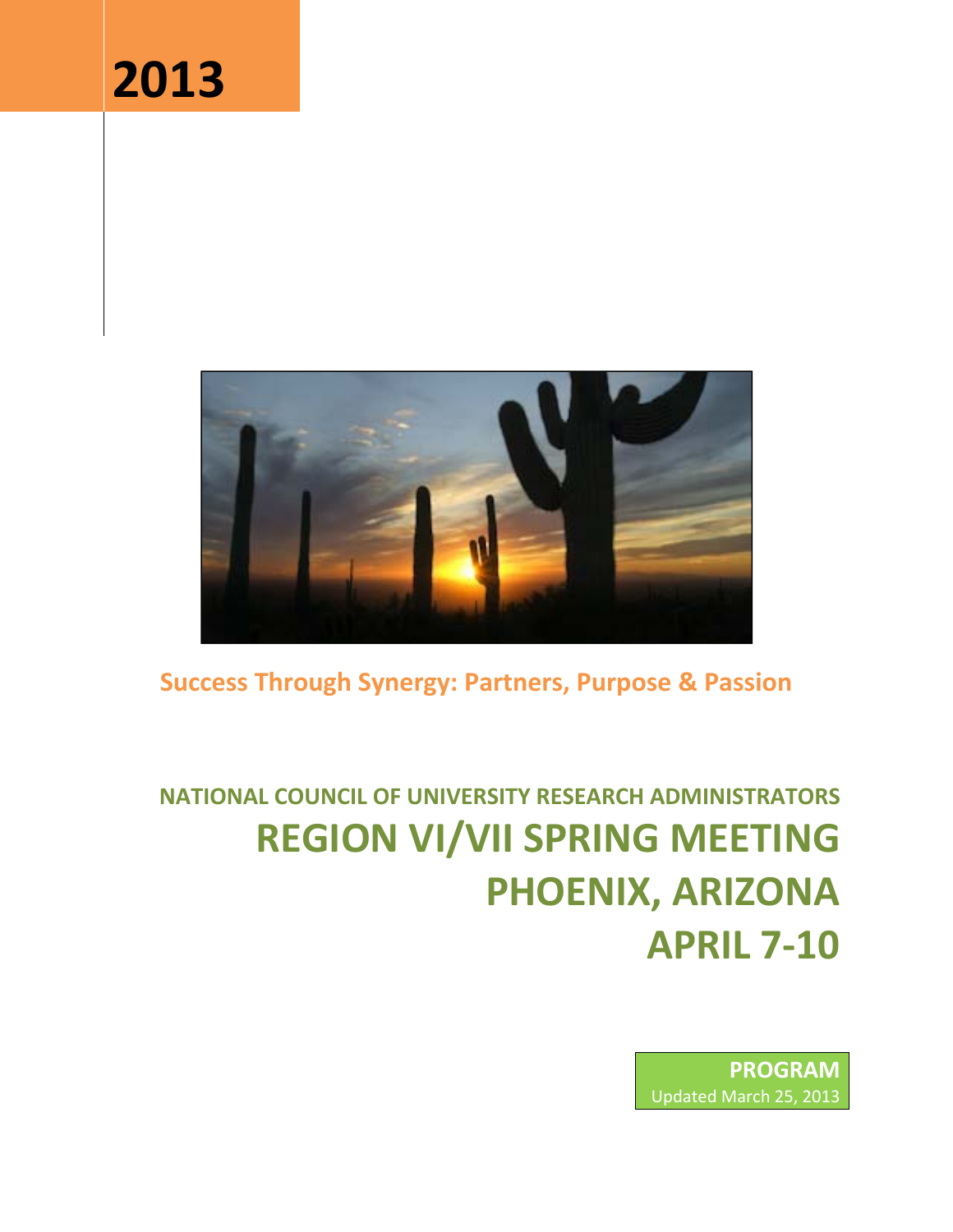#### Dear Colleagues,

Welcome to Phoenix and our annual NCURA Region VI/VII Spring Meeting! We are so excited to bring you this exciting and diverse program covering a wide‐variety of subjects, including:

- Pre-Award
- Post-Award and Financial Management
- Compliance and Legal
- **•** Professional Development
- Compliance and Research Ethics
- Management and Operations
- **•** Electronic Research Administration

This meeting is not only time for your development and training, but we hope you are able to broaden your professional network and meet new colleagues, as well as catch up with some old friends. To this end, this year's agenda has plenty of breaks and free time scheduled in so you can have some people time!

Conference Co‐Chairs,

| Katheríne Ho               | Tony Onofrietti        |
|----------------------------|------------------------|
| <b>Stanford University</b> | The University of Utah |

#### **PROGRAM COMMITTEE**

Co‐Chairs **Katherine Ho** *Stanford University* **Tony Onofrietti** *The University of Utah*

Compliance and Legal Track **Randy Draper** *University of Colorado* **Helene Orescan** *UCLA*

Pre‐Award Track **Csilla Csaplár** *Stanford University* **Winnie Ennenga** *Northern Arizona University* **Michiko Pane** *Stanford University*

Post‐Award and Financial Management Track **Ted Mordhorst** *University of Washington* **Randi Wasik** *University of Washington*

Professional Development Track **Nancy Lewis** *UC Irvine* **Rosemary Madnick** *LA Biomedical Research Institute* **Deb Murphy** *Arizona State University*

Management and Operations Track **Deb Chapman** *University of Alaska Fairbanks* **Tamara Deuser** *Arizona State University*

Electronic Research Administration **Track Steve Shapiro** *University of Oregon*

Compliance and Research Ethics **Track Kay Ellis** *University of Arizona* **Adilia Koch** *Cal Tech*

**Workshops Josie Jimenez** *New Mexico State University* **Georgette Sakumoto** *University of Hawaii*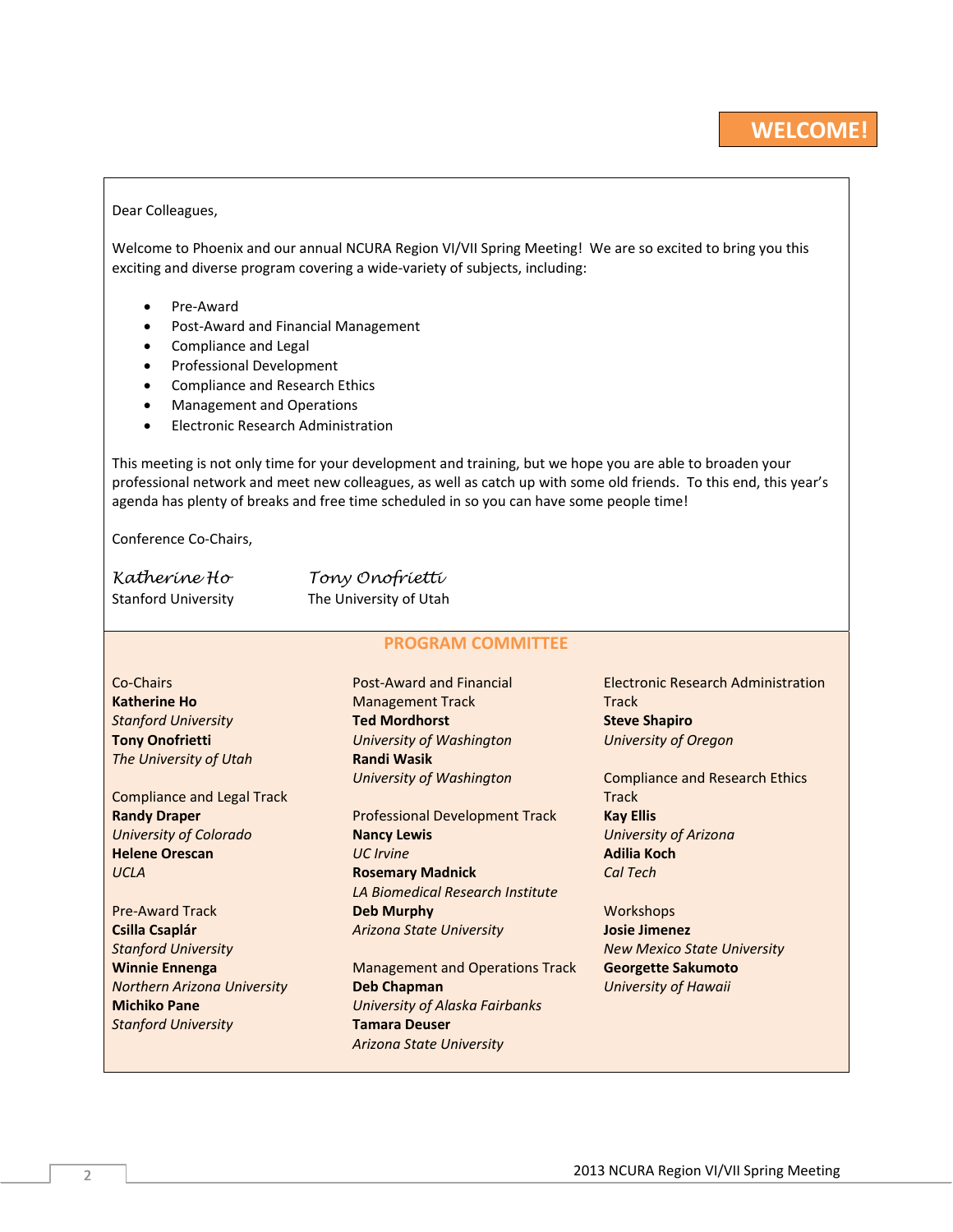**THANK YOU to the following sponsors for your generous support!**

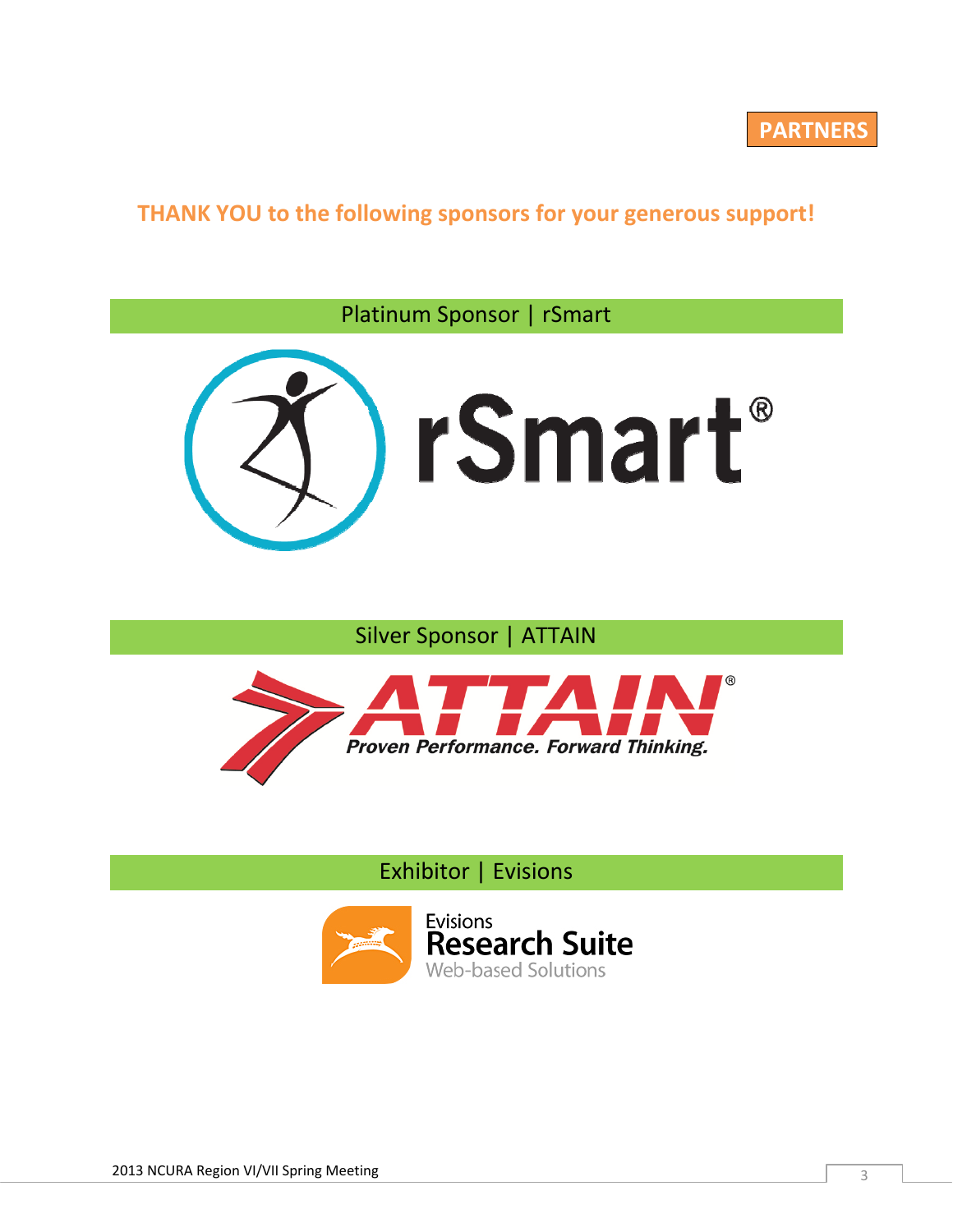# **VOLUNTEERS**

**THANK YOU to the following people for their months of hard work and dedication in pre‐meeting planning and preparation, and on‐site coordination and support – this meeting could not happen without you!** 

REGISTRATION AND HOTEL **Lisa Jordan** *Boise State University*

#### IT SUPPORT TEAM **Allen Anderson** *Arizona State University*

**Jon Peterson** *Colorado State University* **Steve Shapiro** *University of Oregon* **Tyler Wilson** *Colorado State University* VOLUNTEER COORDINATOR CHAIRS **Sandra Logue** *University of Colorado, Denver* **Melissa Mullen** *Cal Poly State University*

SESSION/WORKSHOP EVALUATIONS **Lynda Olin** *Portland State University* **Olivia Pierce** *Portland State University* **Jennifer Teixeira**  *University of California, Merced*

**REGIONAL OFFICERS**

**CHAIR Tony Onofrietti** *The University of Utah* CHAIR‐ELECT **Karen Henry** *Boise State University* IMMEDIATE PAST CHAIR **Vicki Krell** *Arizona State University* SECRETARY/TREASURER **Lisa Jordan** *Boise State University*

**REGION VI REGION VII**

**CHAIR Katherine Ho** *Stanford University* **TREASURER Tim Mildren** *Seattle University* **SECRETARY** 

**Sinnamon Tierney** *Portland State University* IMMEDIATE PAST CHAIR

**Rosemary Madnick** *Los Angeles Biomedical Research Institute*

> CHAIR‐ELECT **Samantha Westcott** *University of Southern California*

TREASURER‐ELECT **Sharon Elenbaas** *Loyola Marymount University* SECRETARY‐ELECT

#### **Derick Jones**

*Cedars‐Sinai Medical Center*

SPONSORS AND EXHIBITORS **Gene Larson** *Brigham Young University*

ENTERTAINMENT AND LOCAL RESOURCES **Barb Hoffman** *Arizona State University* **Vicki Krell** *Arizona State University* **Cheryl Lee** *Arizona State University* **Marj Townsend** *Arizona State University*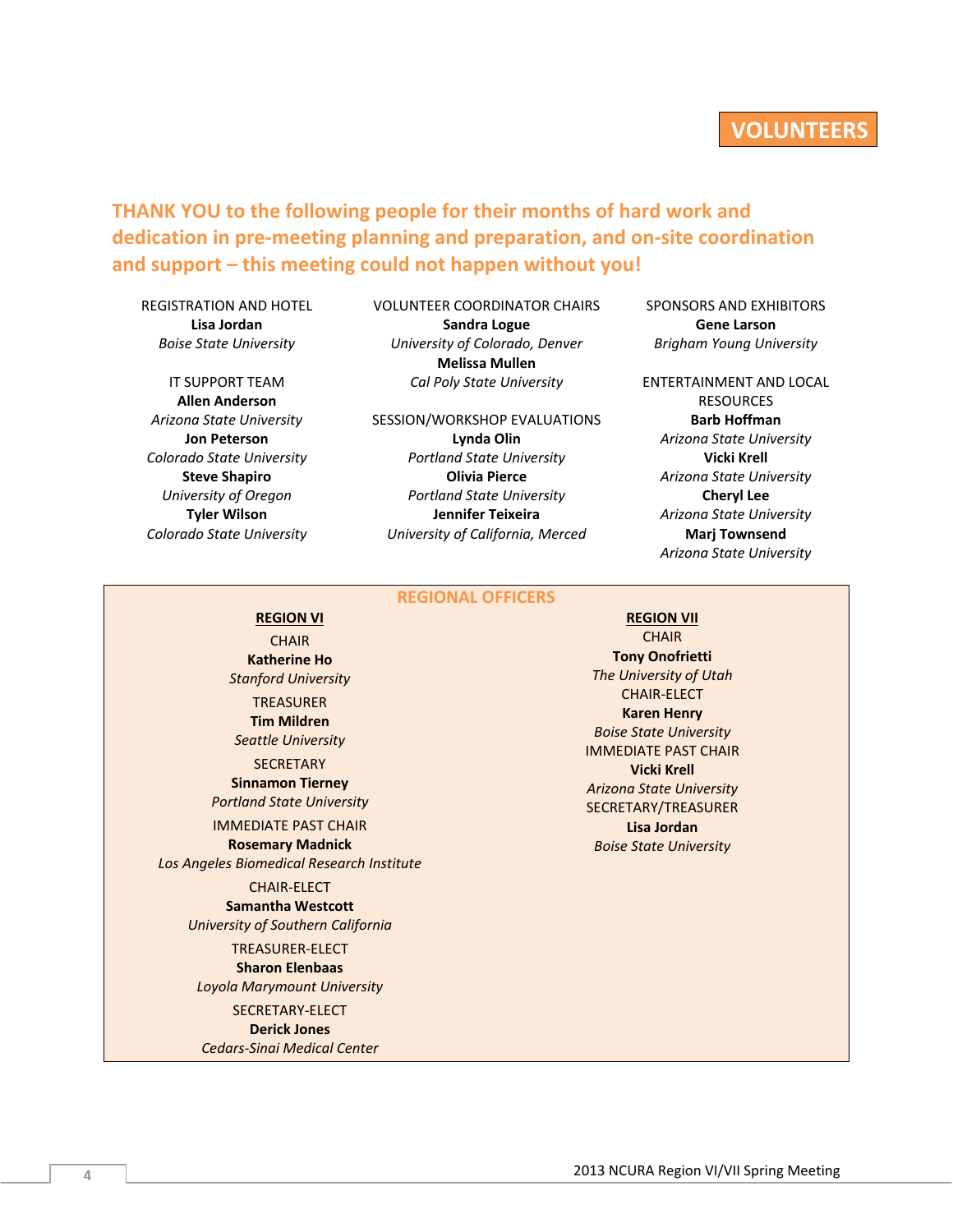# WORKSHOPS at‐a‐glance

# **Sunday, April 7, 2013**

8:30am – 4:45pm **FULL DAY WORKSHOP**

Workshop 8 **The Essentials of Research Administration at the Departmental Level**

8:30 am – 11:45 am **MORNING WORKSHOPS**

Workshop 1 **Pre‐Award Basics**

Workshop 2 **You're In Charge of Yourself – Self‐Guided Professional Development**

Workshop 3 **Implementing Research Ethics Training Programs**

1:30 pm – 4:45 pm **AFTERNOON WORKSHOPS**

Workshop 4 **Post‐Award Basics and Financial Issues in Research Administration**

Workshop 5 **Export Controls/ITAR & EAR – How to Avoid Getting Into Trouble!**

Workshop 6 **Subawards & Subrecipient Monitoring: The Basics and Beyond**

Workshop 7 **Federal Contracting and Negotiation, Including the FAR**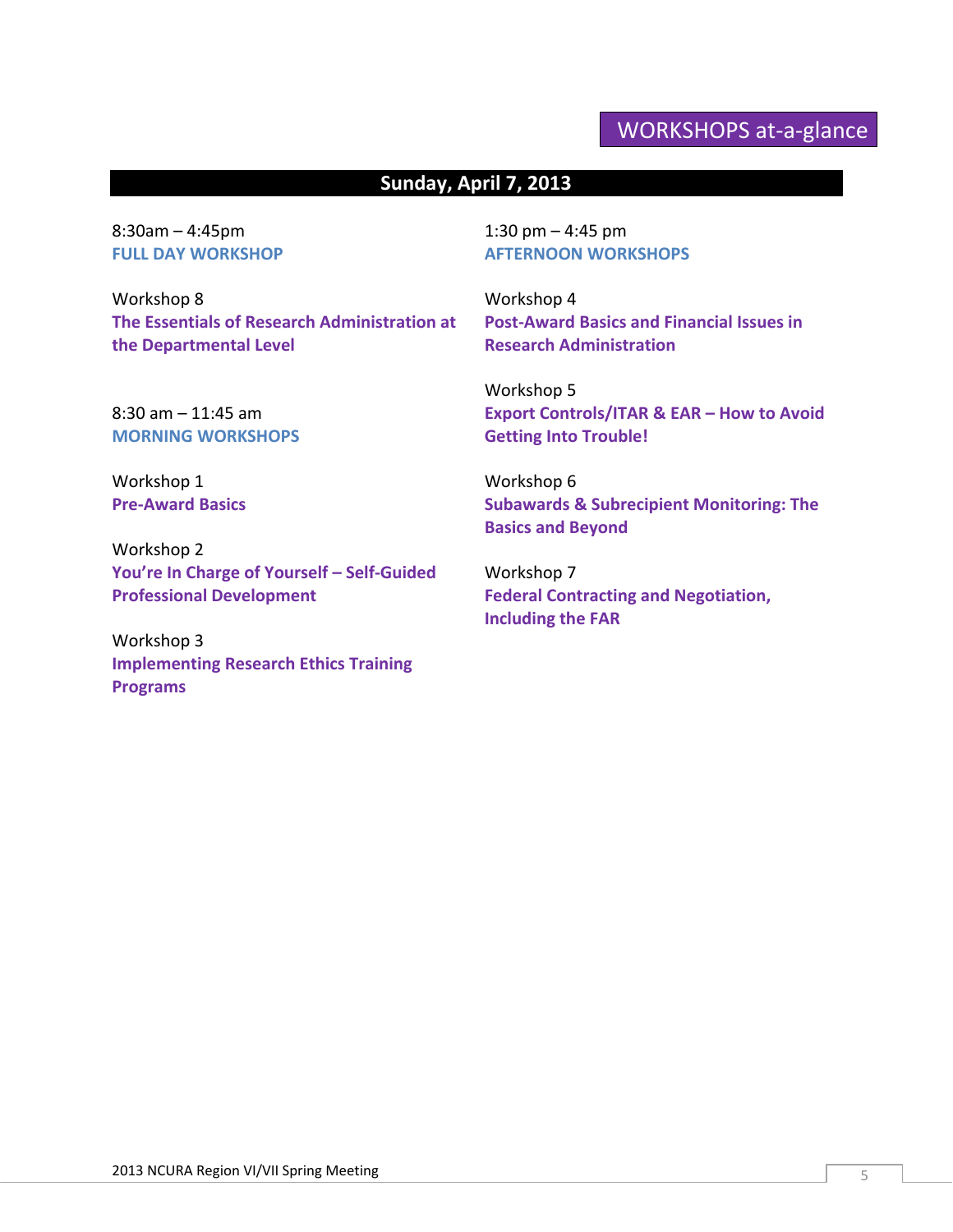

# **Sunday, April 7, 2013**

# 8:30am – 4:45pm **FULL DAY WORKSHOP**

#### **Workshop 8**

#### **The Essentials of Research Administration at the Departmental Level**

#### **Program Level**: Basic/Beginner

As departmental administrators, you are the face of research administration when working with faculty. Departmental administrators often cover the full award lifecycle, which means you need the knowledge, strategies and the right tools to perform. This full‐day workshop will focus on giving departmental administrators knowledge, tools, and strategies to succeed in research administration. Furthermore, we'll explore the ways to learn the best practices from looking at other institutions and their solutions. Topics will include budget preparation, proposal administration and submission, managing awards, cost sharing, providing faculty assistance with project management, record retention, and the department's role in audits. All of these topics will be discussed within the context of knowledge, tools, and strategies that departmental administrators use to help their faculty members perform as principal investigators. The workshop faculty are experienced in research administration at both the departmental and central administration levels, and are able to offer perspectives from different campus areas.

#### **Learning Objectives**:

 Participants will learn knowledge, strategies, understanding, and tools on how to manage sponsored programs at the departmental level, and gain best practices from other institutions.

**Faculty**: *Samantha J. Westcott*, Manager, Sponsored Projects Team, The Saban Research Institute, Children's Hospital, Los Angeles; *Vicki Krell*, CRA, Research Advancement Supervisor College of Liberal Arts and Sciences, Dean's Office Research, Advancement Office, Arizona State University; *Marjorie Townsend*, CRA, Research Advancement Manager, School of Life Sciences Research and Training Initiatives, Arizona State University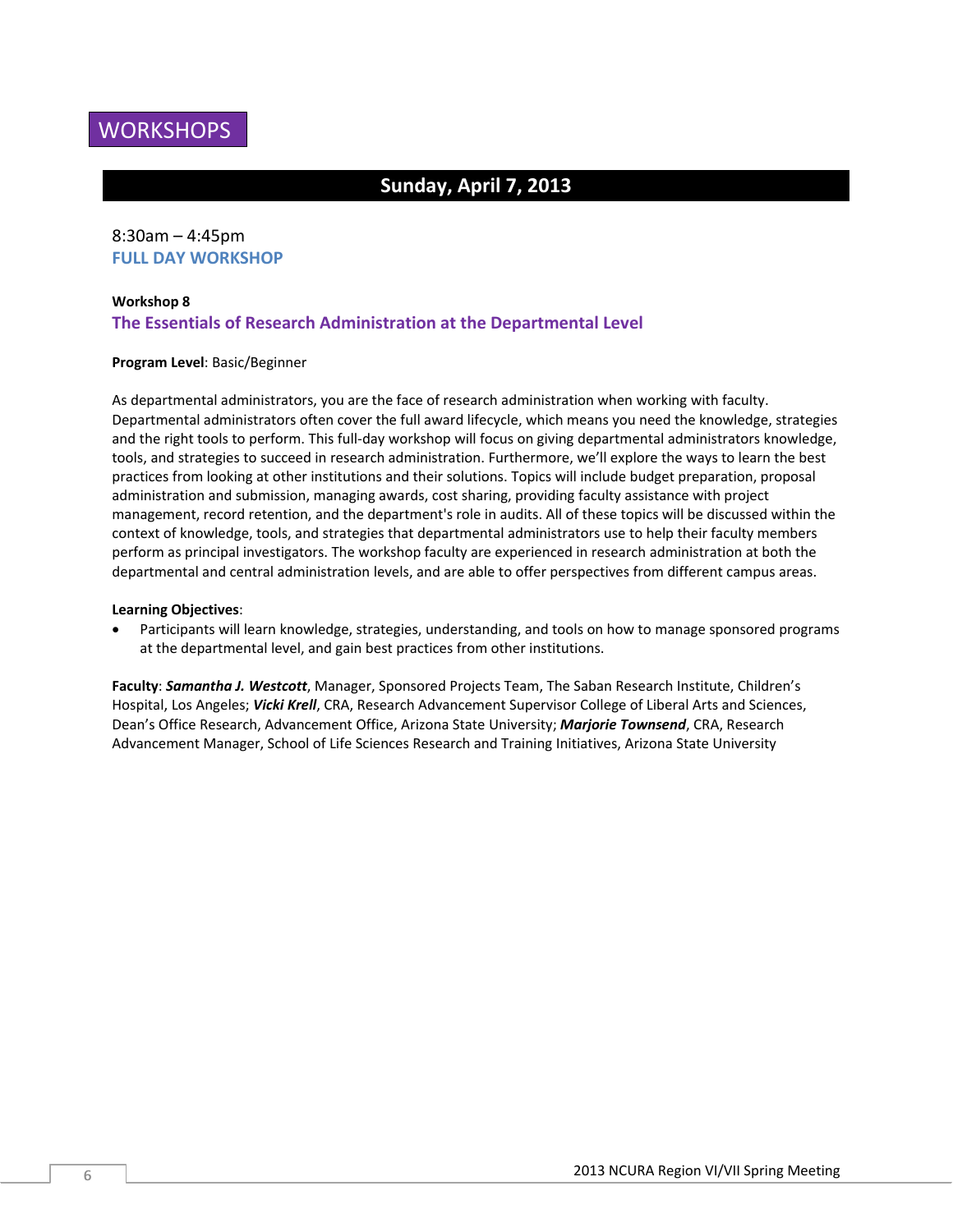**WORKSHOPS** 

# **Sunday, April 7, 2013**

# 8:30am – 11:45 am **MORNING WORKSHOPS**

#### **Workshop 1 Pre‐Award Basics**

#### **Program Level**: Basic/Beginner

This half‐day workshop will explore the pre‐award segment of the Sponsored Project Lifecycle and will immerse participants in the issues, challenges, processes and regulations associated with the identification of funding opportunities; development, budgeting, review, approval and submission of proposals; and review, negotiation, acceptance and set‐up of awards. In addition, we will explore the roles and responsibilities of those involved in pre‐award activities and transactions. The workshop will also include interactive elements to help participants confirm their understanding of the material and present them with the opportunity to immediately utilize newly acquired knowledge.

#### **Learning Objectives**:

- Participants will be able to explain the activities and transactions that commonly take place during the pre‐ award segment of the Sponsored Project Lifecycle.
- Participants will be able to describe the responsibilities associated with the key roles held by individuals and offices engaged in pre‐award activities and transactions.
- Participants will be able to prepare a basic project budget and explain the difference between allowable v. unallowable costs and direct v. facilities and administrative costs.
- Participants will be able to explain in general terms how awards are reviewed, negotiated, accepted and setup at universities and research institutions and identify key areas of concern regarding award terms and conditions.

**Faculty:** *Nancy Lewis, Director, Sponsored Projects, University of California, Irvine; Georgette Sakumoto, Administrative Officer, Office of Research Services, University of Hawaii; Dan Nordquist, Assistant Vice President/Director, Office of Grant and Research Development, Washington State University*

#### **Workshop 2**

#### **You're In Charge of Yourself – Self‐Guided Professional Development**

#### **Program Level**: Basic/Beginner

How do you get from here to there? Do you know what you want to be when you grow up? How many skills does it take to climb the career ladder? Which career ladder should you climb? What is your value proposition to the organization? What if no one asks you these questions? This workshop will focus on self‐directed strategies to enhance your professional development from both a technical and non-technical perspective. The presenters will share some strategies that have worked for them, and will invite participants to share their experiences as well. Participants are encouraged to bring their resumes to reference during the workshop.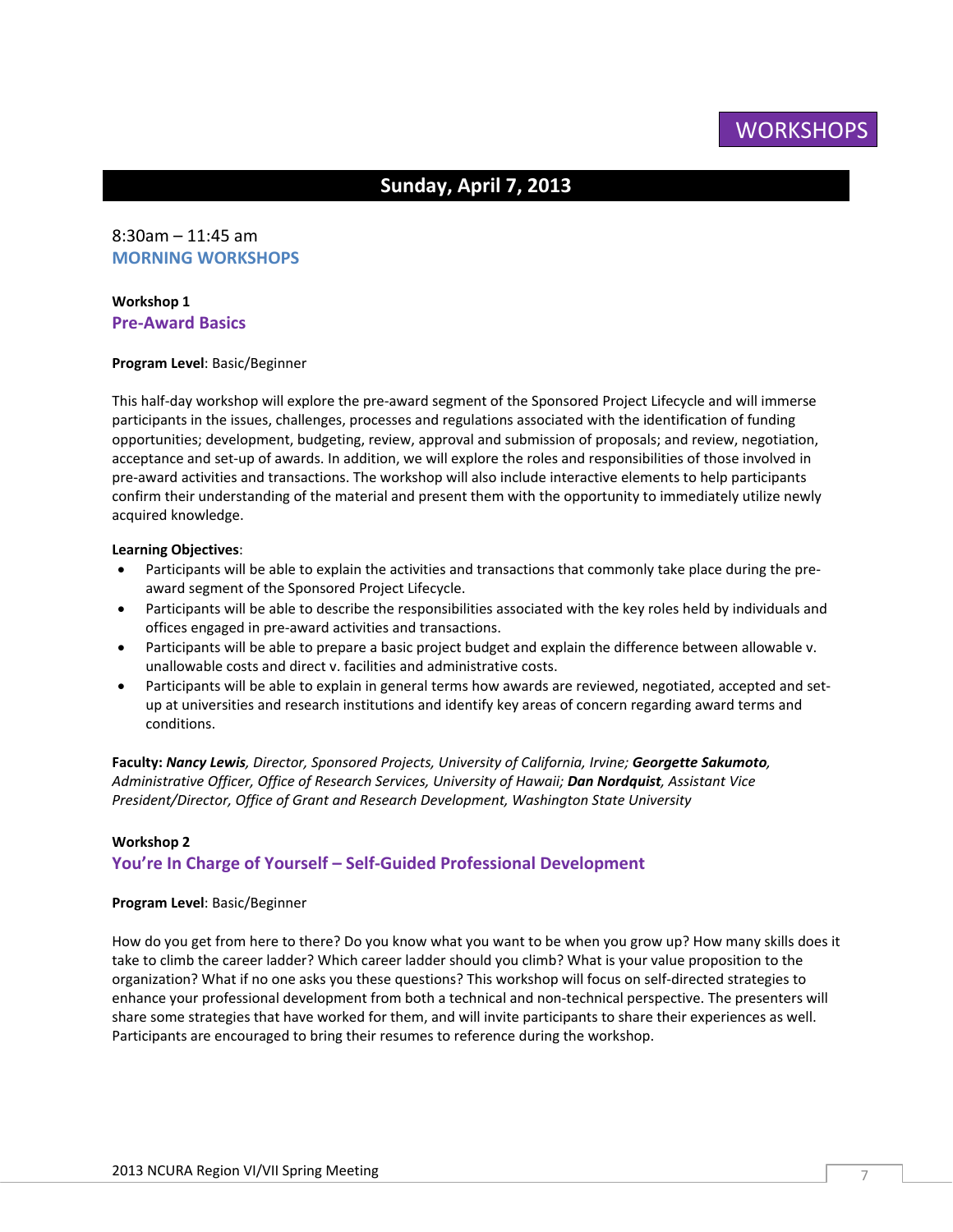

#### **Learning Objectives**:

- Attendees will have a better understanding of the importance of professional development and learn what they can do to empower themselves in setting and achieving their goals.
- Attendees will acquire strategies for enhancing their individual skill sets for career development.
- Attendees will acquire an awareness of the importance of Emotional Intelligence and other non‐technical traits that will enhance their ability to move forward.

**Faculty**: *Lisa Mosley, Executive Director, Research Operations, Office of Knowledge Enterprise Development, Arizona State University; Josie Jimenez, Associate Director, Office of Grants & Contracts, New Mexico State University; Stacy Esposito, Director, Research Advancement, Fulton School of Engineering, Arizona State University*

#### **Workshop 3 Implementing Research Ethics Training Programs**

#### **Program Level**: Intermediate

Responsible Conduct of Research (RCR) education is required for a variety of National Institutes of Health training grants and for students and postdoctoral fellows on studies funded by National Science Foundation. What steps can you take to develop effective training and educational programs in responsible conduct of research (RCR) for your faculty, staff and students? This session will explain a variety of ethical issues encountered by researchers and will describe proven training techniques for providing the tools necessary to assess and work through those issues. Discussion will include examples of "what works" and "what does not" work and will include recommendations regarding content, methods, documentation, and administration of effective RCR programs. In this highly interactive session, participants will be presented with the relevant rules and regulations pertaining to responsible conduct of research, will engage and discuss the ethical principles and relevant cases which justify those rules and regulations, and will understand how to design and implement instructional programs to ensure compliance with RCR policies.

#### **Learning Objectives**:

- Attendees will gain an understanding of a variety of proven techniques for delivering effective research ethics and responsible conduct of research training programs.
- Attendees will better understand the ethical issues encountered by researchers and how proper training can provide the tools necessary to assess and work through those issues.
- Attendees will learn how to implement effective teaching methodologies and instructional technologies to enhance teaching and learning effectiveness for all research constituencies.

Faculty: Tony Onofrietti, Director of Research Education, Office of the Vice President for Research, The University of *Utah*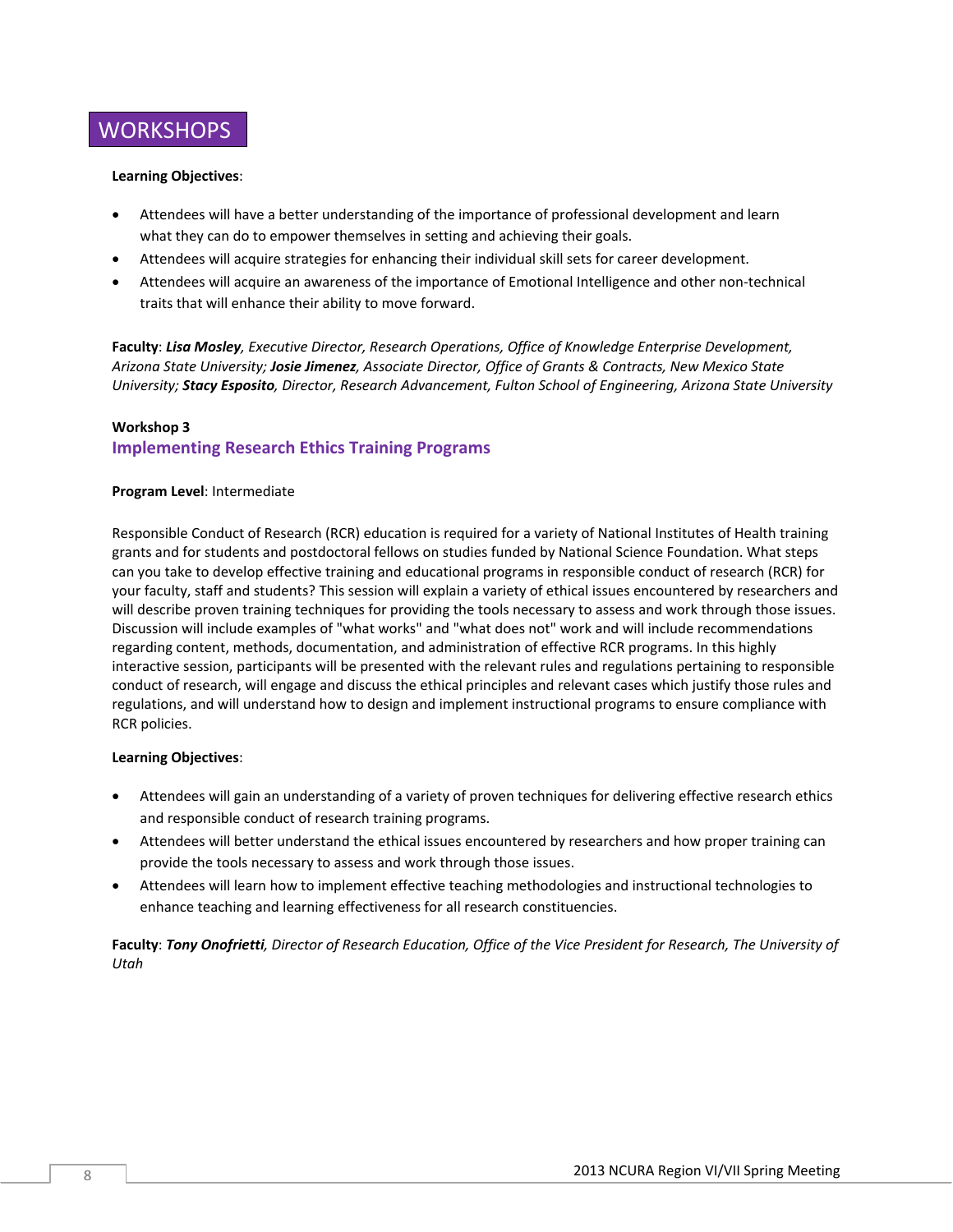# **WORKSHOPS**

#### 1:30 pm  $-$  4:45 pm **AFTERNOON WORKSHOPS**

# Workshop 4 **Post‐Award Basics and Financial Issues in Research Administration**

#### **Program Level**: Beginner/Intermediate

This workshop will focus on the daily operations of a Post Award Financial Administrator and managing the many facets of sponsored projects. Discussion will focus on invoicing and collection issues as well as managing overspending on sponsored projects, cost transfers, and reasonable allowable & allocable costs. You will learn how to prepare for a review or audit of these same issues and much more. Come join us for a lively discussion on the challenges and lessons learned.

#### **Learning Objectives**:

- Participants will acquire information and techniques to effectively manage the day‐to‐day activities of post award sponsored projects.
- Participants will examine the roles and responsibilities of key stakeholders in post award administration

**Faculty**: *Dennis Paffrath, Assistant Vice President for Sponsored Programs Administration, University of Maryland*

# Workshop 5 **Export Controls/ITAR & EAR – How to Avoid Getting Into Trouble!**

#### **Program Level**: Beginner/Intermediate

Introduction to the basic concepts associated with export controls and university research activities to help keep your faculty and researchers out of trouble! This workshop will focus primarily on the impact of the export regulations (EAR & ITAR) on university research. Participants will learn about basic export terms and common myths, determine what is subject to the regulations and what is not, and get the basics on how to manage export control issues on your campus. This workshop will also go beyond the basics and cover the review of proposals and awards for export control issues; how to determine if a license is needed; explain the most common types of export licenses and how to protect export controlled projects; and discuss the export control ramifications of travel and research conducted outside the U.S. Resources and examples will be provided.

#### **Learning Objectives:**

- Participants will learn the common regulatory terms and concepts pertaining to export controls;
- Participants will develop familiarity with the organization and content of the export control regulations;
- Participants will learn to identify "red flags" that may indicate the need for additional export assessment for a particular grant, contract, or proposed activity;
- Participants will better understand the impact export control regulations have on research activities at colleges and universities;
- Participants will learn about the different types of export licenses and agreements and the steps to take if a license is needed;
- Participants will learn how to protect export controlled projects; and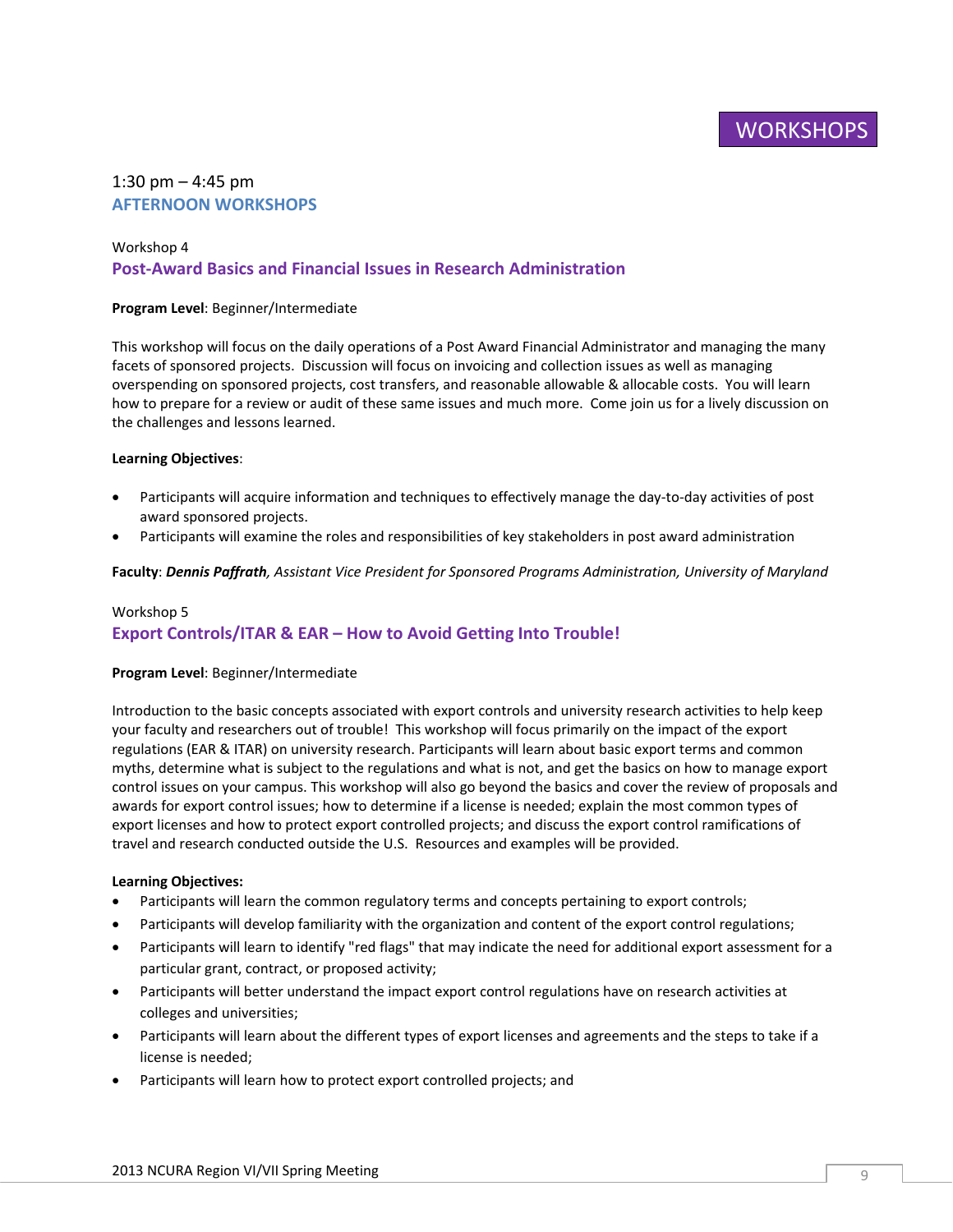# **WORKSHOPS**

 Participants will understand how to use some of the most common license exceptions and exemptions related to research and travel outside the U.S.

Faculty: Kay Ellis, Export Control Officer, University of Arizona; Adilia Koch, Director of Export Compliance, CalTech

# Workshop 6 **Subawards & Subrecipient Monitoring: The Basics and Beyond**

#### **Program Level**: Basic/Beginner

This workshop will explore the full cycle of subawards and subrecipient monitoring, a complex, shared responsibility that begins at the time of proposal development and extends throughout the life of the subaward. The workshop will focus on sharing tips, strategies and practical guidance, and is designed to introduce the topic to newcomers, as well as provide comprehensive tools to more experienced research administrators. Through discussions, case studies and exercises, participants will work through implementation strategies, approaches and solutions in areas of pre-award risk analysis, as well as post-award monitoring.

#### **Learning Objectives:**

- Recognizing subaward characteristics
- Understand subrecipient monitoring responsibilities
- Strategies for addressing day‐to‐day monitoring issues
- Strategies for addressing central monitoring responsibilities

Faculty: Michiko Pane, Director of Pre-Award, Office of Sponsored Research, Stanford University; Steve Carter, *Assistant Director, Purchasing & Contracts, Business Contracts, UC San Diego*

Workshop 7

# **Federal Contracting and Negotiation, Including the FAR**

#### **Program Level**: Intermediate

If you are familiar with the Federal Acquisition Regulations (FAR), but not an "expert", and have to negotiate federal contracts, then this workshop is for you. The workshop will provide a background to federal contracting, instruction about navigating the FAR, an in‐depth review of the most problematic prescriptions and clauses, and some advice about negotiating. We will also cover the major differences among the different types of federal contracts.

**Learning Objectives**: The participants will be able to:

- Demonstrate how to navigate the FAR;
- Explain the relationship between FAR prescriptions and clauses;
- Identify key issues associated with some problematic FAR clauses;
- Develop negotiation strategies for federal contracts.

#### **Faculty**: *Russell Brewer, Associate Vice President, Stanford University; Theresa Tom, Senior Contract and Grant Officer, Office of Sponsored Research, Stanford University*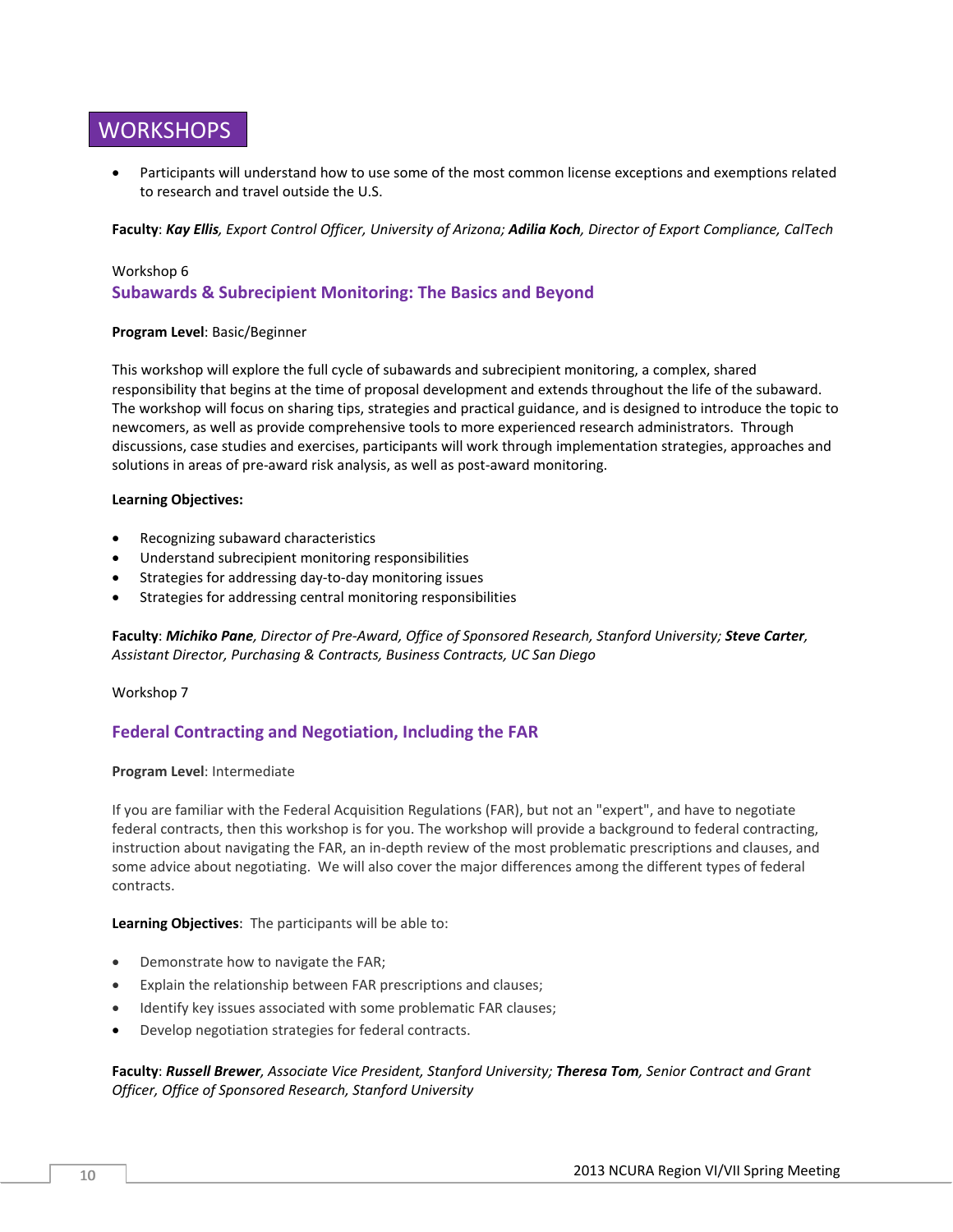

# **Saturday, April 6, 2013**

# 4:00 pm – 6:00 pm **PARTICIPANT MATERIALS PICK‐UP**

### **Sunday, April 7, 2013**

7:30 am – 5:30 pm **PARTICIPANT MATERIALS PICK‐UP** (Note: Will close from 12‐1pm for lunch.)

7:30 am – 8:30 am **WORKSHOP BREAKFAST FOR PARTICIPANTS** (Note: Breakfast for morning workshop and full‐day workshop participants and instructors only.)

8:30 am – 4:45 pm **WORKSHOPS** (Pre‐registration required. Additional fee.)

#### 12:00 pm – 1:00 pm **WORKSHOP LUNCHEON FOR PARTICIPANTS** (Note: Luncheon for afternoon workshop and full‐day workshop participants and instructors only.)

12:00 pm – 7:30 pm **EXHIBITS OPEN**

5:30 pm – 7:30 pm **WELCOME RECEPTION** Beverages and hors d'oeuvres

#### **Monday, April 8, 2013**

7:30 am – 4:30 pm **PARTICIPANT MATERIALS PICK‐UP** (Note: Will close from 12‐1pm for lunch.)

 $7:30$  am  $-8:45$  am **CONTINENTAL BREAKFAST**

7:30 am – 5:00 pm **EXHIBITS OPEN**

8:45 am – 10:15 am

#### **WELCOME**

Katherine Ho, Chair, Region VI ‐ NCURA *Stanford University* Tony Onofrietti, Chair, Region VII ‐ NCURA *The University of Utah*

#### **KEYNOTE ADRESS**

- Dr. Gary Dirks, Arizona State University
- *Distinguished Sustainability Scientist, Global Institute of Sustainability*
- *Teaching Faculty, School of Sustainability*
- *Julie A. Wrigley Chair, Practice of Sustainable Energy Systems, School of Sustainability*
- *Director, LightWorks*

# 10:15 am – 10:30 am **NETWORKING AND REFRESHMENT BREAK**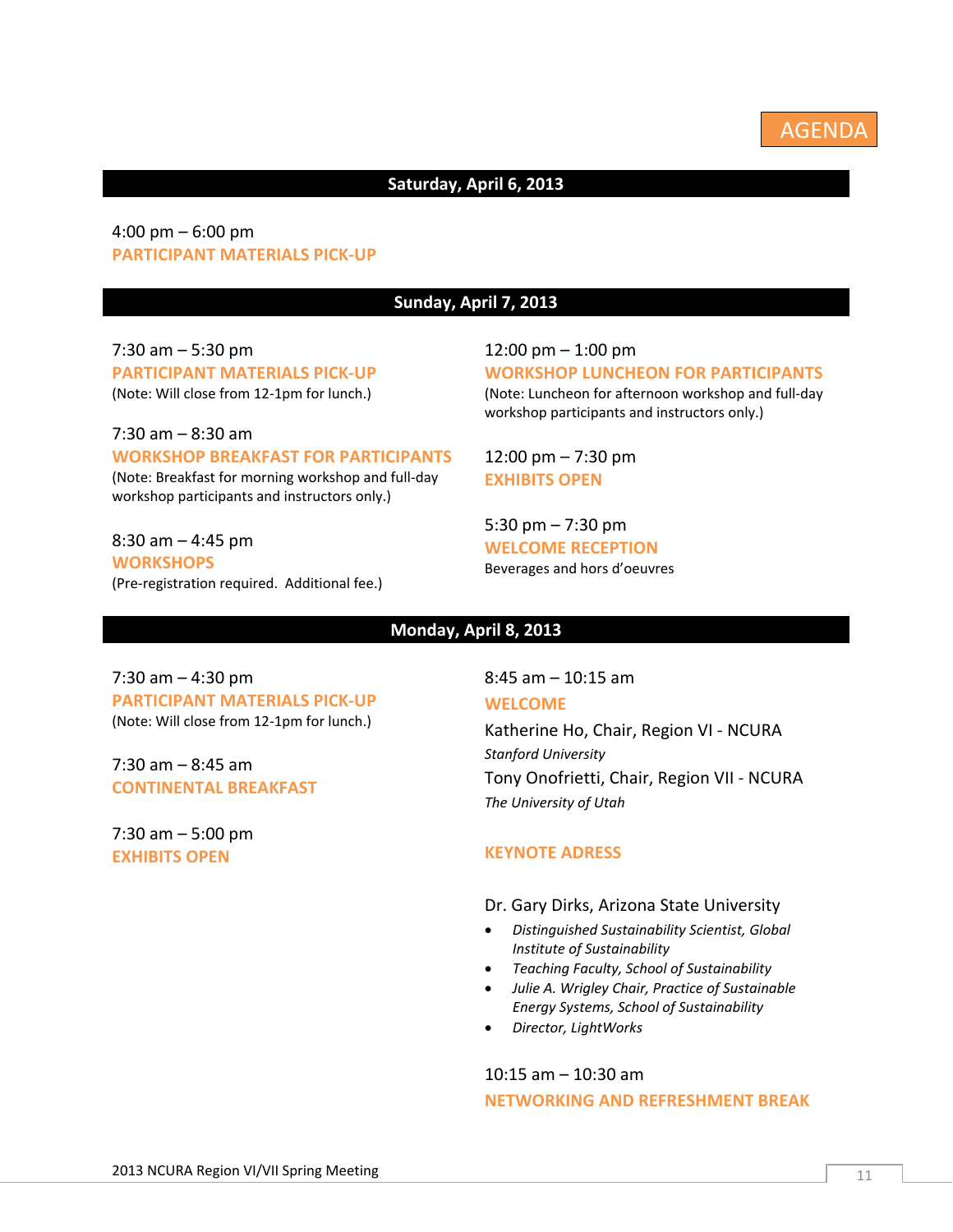

# **Monday, April 8, 2013 10:30 am – 11:45 am | CONCURRENT SESSIONS**

#### **Compliance and Research Ethics**

**Case Studies in Research Ethics: An Historical Perspective** Program Level: Intermediate

The proper conduct and reporting of research is of paramount importance to our institutions. Noncompliance can result in severe penalties to the organization, the individual(s), and their reputations. The modern definition of research misconduct however, in the context of responsible conduct of research training, reflects an evolution of hundreds of years of social and ethical issues that have arisen in the practice of scientific research. What may have been acceptable practice a century ago may be considered unacceptable practice by today's standards. An examination of the global history of biology, chemistry, physics and medicine provides some insightful examples of both responsibly and irresponsibly conducted research by many famous scientists. In this highly interactive session, participants will become familiar with an international case history of research misconduct and will engage in discussion of how these prominent cases have shaped contemporary perspectives on the responsible conduct of research.

#### **Pre‐Award**

# **Foundation and Other Non‐profit Agreements: Grants with Special Conditions** Program Level: Basic

This presentation will discuss the progressive shift in nonprofits and foundations' grant agreements from terms and conditions that required little to no negotiation to a more "contract‐like" environment. We will discuss the factors that have driven these changes at foundations and nonprofits all over the country, including heightened donor accountability. Finally, we will identify those terms that may pose issues in a highe‐ education research environment and discuss how to approach the negotiation and mitigate risks.

*Tony Onofrietti, Director of Research Education, Office of the Vice President for Research, The University of Utah*

*Theresa Tom, Senior Contract & Grant Officer, Stanford University ; Catalina Verdu‐Cano, Contract & Grant Officer, Stanford University*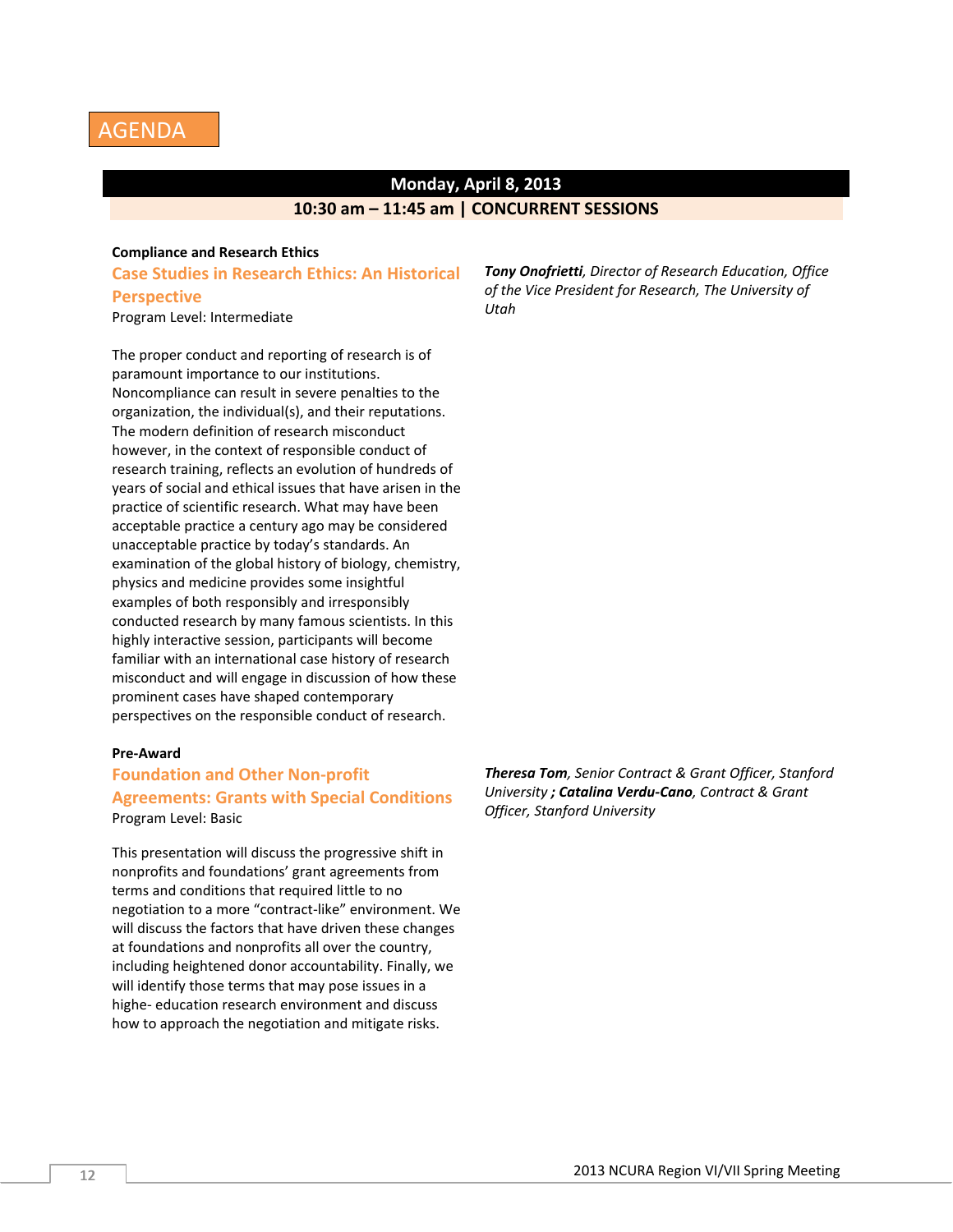#### **Contracting/Legal**

#### **Coverage Analysis for Investigational Sites**

Program Level: Basic/Overview

Clinical trial contracts and grants require budget exhibits that comply with applicable laws, including, but not limited to, the National Coverage Decision and Clinical Trials Policy. This interactive session will present the fundamentals of performing coverage analysis at the investigational site level. The presentation will address operational experiences and will explore budgetary and contractual implications, sponsor/CRO perspectives, appropriate conventional care determinations, and the subjectivity of Fair Market Value.

#### **Post‐Award and Financial Management Getting to Your Destination with**

# **Justifications**

Program Level: Intermediate

Ever wonder why you need a justification? Come fly the friendly skies with your fellow research administrator's on your justification journey. Traverse the challenges of how to plan your itinerary, what to pack and how to avoid layovers by navigating the different elements of a justification. No matter what your destination might be, come join us as we take you on this justification journey.

#### **Professional Development**

# **Redirecting Your Career Path in a Downward Turning Economy**

Program Level: Basic

Progress is the product of human agency. Things get better because we make them better. Things go wrong when we get too comfortable, when we fail to take risks or seize opportunities. – Susan Rice, Stanford University Commencement, 2010. Redirecting your career is a reassessment of yourself, your education/skills, and your future goals. Maintaining the right attitude toward your work will affect how you react to job transitions and new opportunities. The session will focus on the following:

- Employability Check-up
- **Explore Career Options**
- Gain Skills
- Career Change A One Stop Shop
- Manage your Career

*Bishoy Anastasi, Assistant Director, Clinical Trials Administration Office (CTAO), UCLA; Helene Orescan, Director, Clinical Trials Administration Office (CTAO), UCLA* 

*Kymber Everett, Grant and Contract Officer Senior, Arizona State University; Sarah Kern, Grant and Contract Officer, Arizona State University; Lindsey Randolph, Grant & Contract Officer Principal, Arizona State University*

*Rosemary Madnick, Assistant Vice President, Research Administration, Los Angeles Biomedical Research Institute; Christine Marquez, Senior Contract Specialist, Lovelace Respiratory Research Institute*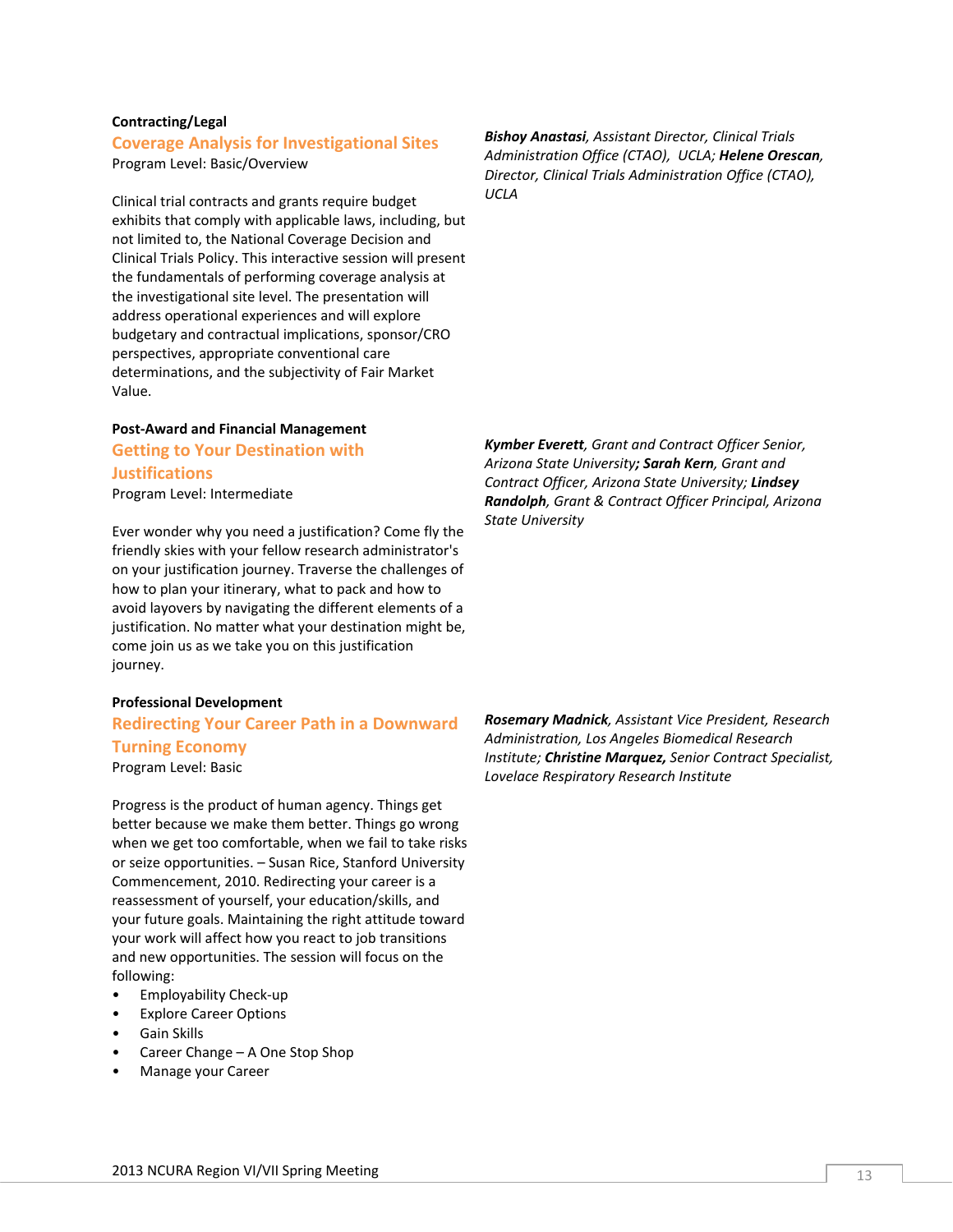#### **Management and Operations**

**Establishing a Sponsored Research Satellite/Branch Center to Serve More Researchers** Program Level: Basic

While the primary sponsored research office may be located at your central office and/or main campus, satellite/branch service centers located at the field and/or other campuses within your system provide a local presence for the researchers in which they serve. This presentation will highlight best practices and tips that the University of Hawaii's Office of Research Services has learned in establishing four satellite/branch service centers within the University of Hawaii 10‐campus system. Knowledge gained from this workshop can also be applied to establishing productive research administration offices within a college or school. Topics covered will include relationship‐building with researchers and their staff, collaboration with key administrators, customer service techniques and strategies, best practices to operate remotely or independently, and effective communications and interaction with research administration support offices and the primary sponsored research office.

*Melody Bentz, Contracts & Grants Specialist, University of Hawaii; Cheryl Reeser, Contracts & Grants Specialist, University of Hawaii*

#### **12:00 pm – 1:30 pm | LUNCH**

# **Monday, April 8, 2013 1:30 pm – 2:45 pm | CONCURRENT SESSIONS**

#### **Pre‐Award**

#### **Subaward Issuance & Monitoring**

Program Level: Intermediate

Subaward monitoring is not easy, and sometimes we can run up against some tough situations. A PI who doesn't want to approve an invoice, a department administrator who has disclosed some unconventional invoice payment practices, a subrecipient who doesn't submit invoices in a timely fashion, and another who refuses to provide backup documentation when asked. What can we do? Sometimes, we just have to ask the through questions. Through case‐studies and examples, let's discuss various approaches and solutions to subaward monitoring challenges.

*Mich Pane, Director of Pre‐Award, Office of Sponsored Research, Stanford University*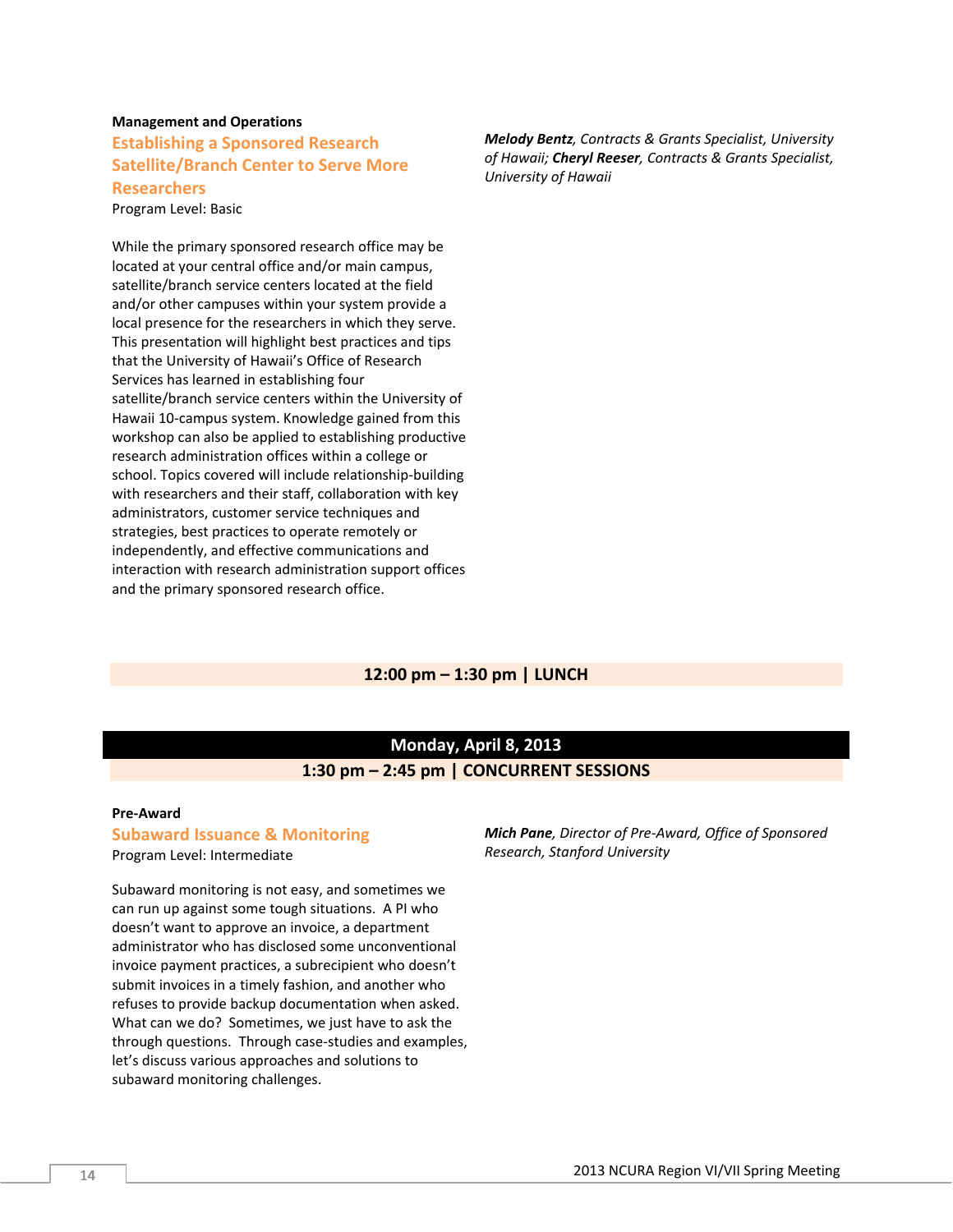#### **Contracting/Legal**

# **The Devil Is In The Details: Navigating The RFP To Develop A Sponsor‐Ready Budget** Program Level: Basic

Like a proposal, a budget should not be "cut and paste" from one proposal to another. Many times, it is the smallest of details in an RFP (request for proposal) that are overlooked and can cause a sponsor to reject a proposal. It's surprising how many individuals are not fluent in reading an RFP to find and understand budget‐ related information that may be hidden throughout. So how do you know what to include in your budget? What forms do you use? Where do you start? Well, it's all in the details of the RFP! This workshop will provide principal investigators and research administrators the information, tools and some "tricks of the trade" to help develop a realistic and properly formatted project budget that is fully compliant with a sponsor's guidelines. Objective #1: teach principal investigators how to read an RFP to help them develop a comprehensive and competitive project budget that is fully compliant with sponsor guidelines. Objective #2: provide research administrators with budget review strategies, techniques, and tools to ensure budgets are not only compliant with federal regulations but with a focus on the sponsor's guidelines.

#### **Post‐Award and Financial Management**

**Cost Share: To Commit, or Not to Commit, That Is The Question** Program Level: Basic

Cost share is a common occurrence in sponsored project administration and can sometimes be tricky to manage. In this session, we will lay the foundation for what cost share is, provide examples, and discuss what the federal regulations require. We will discuss best practices on both the pre‐ and post‐award side in proposing, monitoring, and reporting cost share and will also open the floor for audience participation on this topic.

*Melody Bentz, Contracts and Grants Specialist, University of Hawaii; Cheryl Reeser, Contracts and Grants Specialist, University of Hawaii*

*Olivia Pierce, Departmental Research Administrator, Portland State University; Sinnamon Tierney, Assistant Director of Departmental Research Administration, Portland State University*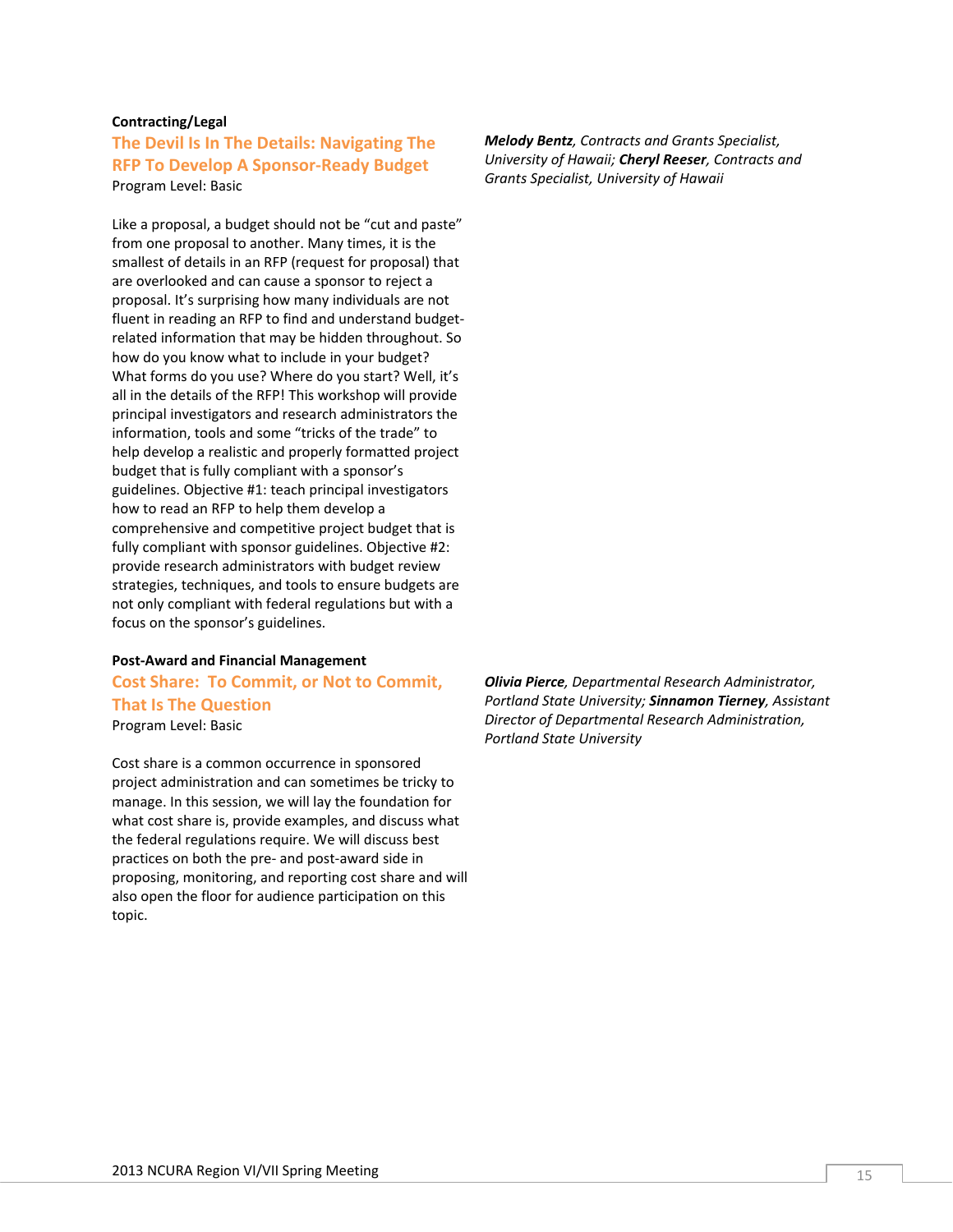#### **Management and Operations**

# **Policy Development and Implementation**

Program Level: Intermediate

Have you ever said "We need a policy for that" and, for your sins, then been asked to write it and get it going? It's not as easy as you might think. This session will cover the process from staring at a blank piece of paper through finalization and adoption, from my experience anyway. While not all universities do this the same way, I'll keep this generic enough to give you some guidance of what a written policy should include and how to walk one through to fruition.

#### **Professional Development**

#### **Leadership as an Art**

Program Level: Overview

We all work under a heavy load of rules, deadlines and compliance requirements; but is that all there is to it? Your own leadership role is critical to creating a positive and fun work environment that leads to high‐ functioning teams that achieve goals. This session will use information from several leadership books as well as personal experiences as the source of materials. There will be an interactive component to this session that may include small group exercises, discussion and perhaps role playing.

Learning Objectives: Participants will explore various leadership principles and how they might impact job satisfaction and productivity. Participants will understand that we are all leaders who can influence our workplace, regardless of our job title. Participants will recognize the importance of fun in the workplace. *Maggie Griscavage, Director, Grants and Contracts Administration, University of Alaska Fairbanks*

*Beth Kroger, JILA Chief of Operations, University of Colorado at Boulder*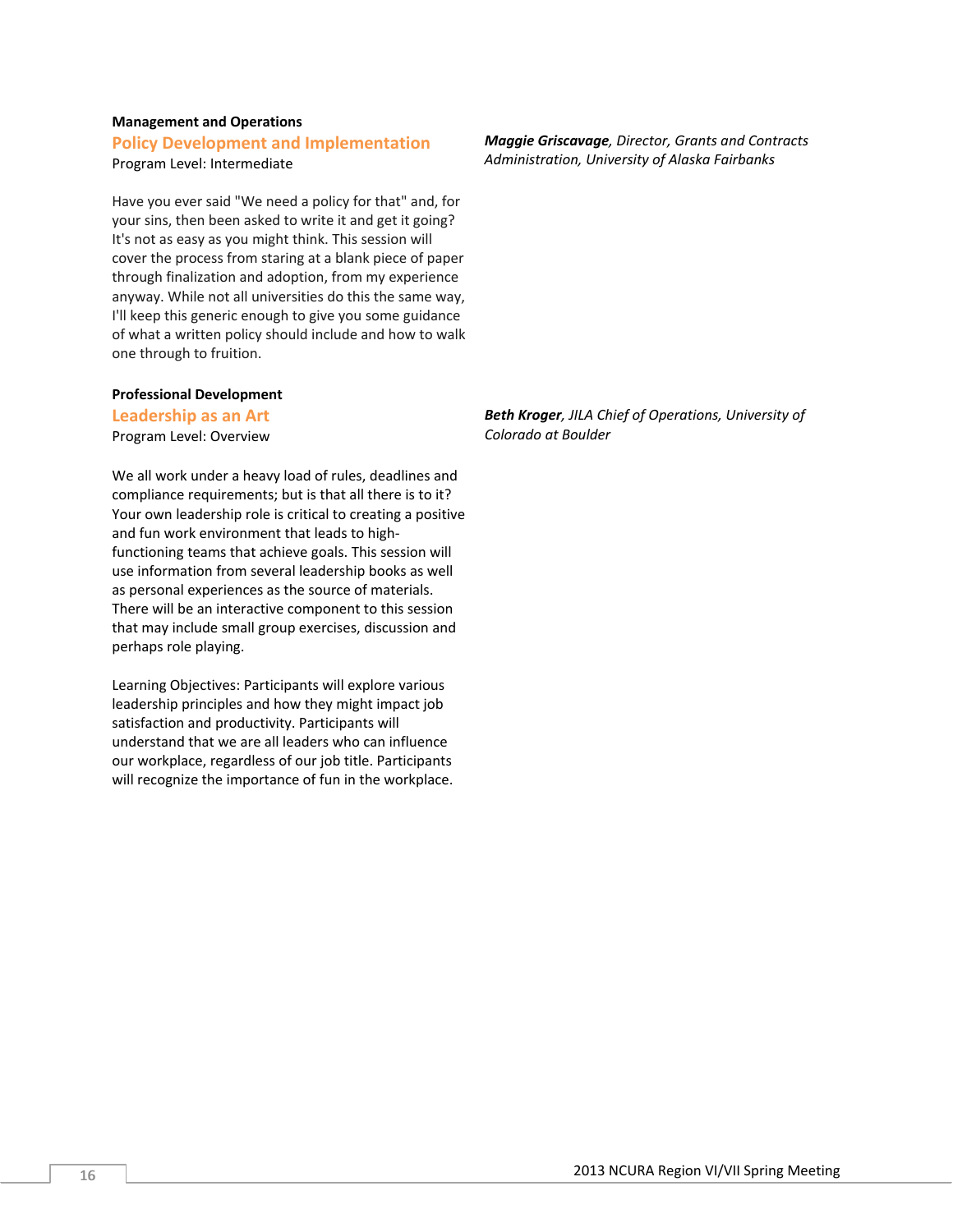#### **Electronic Research Administration eRA Forum** Program Level: Overview

Each vendor (rSmart, Attain, Evisions and MAXIMUS) will give a short presentation about their products and services, with time at the end for audience questions and discussion.

**rSmart**: rSmart takes a different approach to higher ed technology, adding key services – cloud deployment, production support, comprehensive training – to open source, community developed Kuali Coeus Research Administration and Compliance software.

**Attain:** Attain is a privately owned national, higher education consulting firm located outside of Washington, DC specializing in facilities and administrative (F&A) cost proposal preparation and negotiation, financial risk and compliance audit services, grants management staff augmentation, financial strategy and information technology consulting services. Attain's clients include 70 of the top 100 research institutions and 150+ universities overall.

**Evisions:** The Evisions Research Suite is the leading cloud delivered solution for complete sponsored project life cycle management. With over 16 years of experience in research administration, Evisions is proven to deliver flexible, easy to use and dependable systems to help run your research organization. For more information about Evisions, our products and our services, please visit: www.evisions.com/research

**Maximus:** Maximus provides Pre and Post Award Consulting Services, Training and Software including F&A Rate Calculations, Effort Reporting, and Space Surveys.

#### **Electronic Research Administration Build or Buy eRA Systems?** Program Level: Advanced

This session is for attendees from institutions that considering building or buying a computer based solution for any aspect of electronic Research Administration (ERA), such as Proposal Routing, Proposal Submission or Award Administration. We will discuss and share experiences in four areas that will help you determine the best solution for your unique

*Steve Shapiro, Computer Services Manager, University of Oregon (moderator); Sean Warren, Kuali Product Manager, rSmart; Tim Mueller, Senior Account Executive, Evisions; Amy Kimble, Solutions Consultant, Evisions; Mark C. Davis, VP Higher Education & Academic Medical Center Practice, Attain; Anne Feuerborn, Senior Manager, MAXIMUS Higher Education Practice*

*Steve Shapiro, Computer Services Manager, University of Oregon*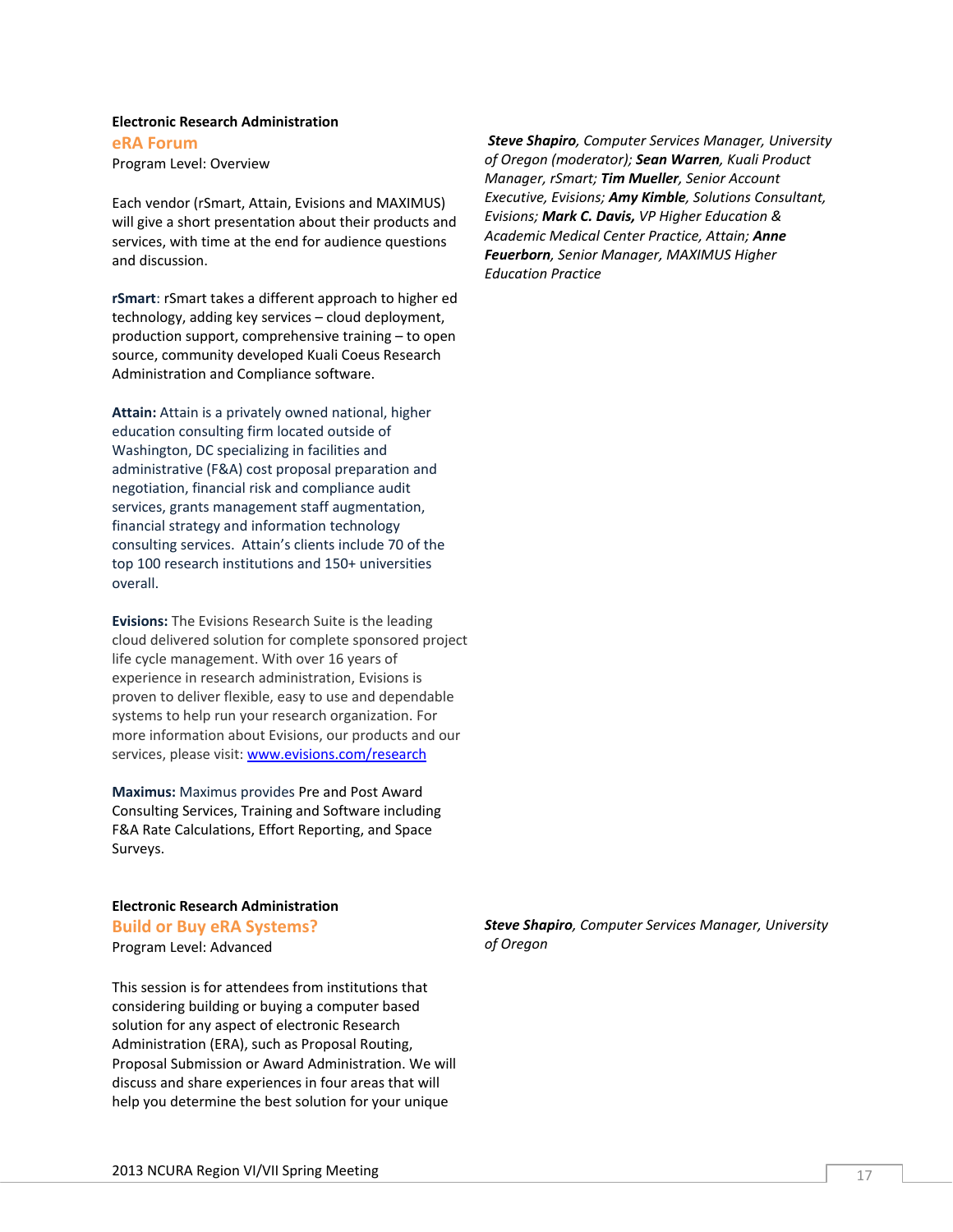situation: • Analyzing your current solutions and institutional culture • Working with Information Technology professionals • Considerations for computer hardware • Considerations for computer software We will discuss options to consider for building your own, buying a vender system, or a hybrid of the two. There will be a noticeable lack of techno‐ jargon used during this friendly workshop.

Level/Target Audience: Department Directors & Research Administrators who are considering or who have implemented ERA solutions Learning Outcomes: Returning to your home institution with the tools to analyze the appropriate ERA solution for your situation.

#### **2:45 pm – 3:00 pm | NETWORKING AND REFRESHMENT BREAK**

# **Monday, April 8, 2013 3:00 PM – 4:15 pm | CONCURRENT SESSIONS**

#### **Compliance and Research Ethics**

#### **How To Promote A Culture of Compliance** Program Level: Basic

The discussion group will focus on how to engage faculty while ensuring compliance with Federal Regulations and University Policy. Panelists will discuss how we work with investigators to balance facilitating research, protecting participants, providing service, and complying with regulations. Open dialogue will be encouraged to discuss best practices. "Success stories" for how "challenging customers" have become model compliance citizens will be one hot topic.

*Susan Metosky, Assistant Director, Research Integrity and Assurance, Arizona State University; Debra Murphy, Director, Office of Knowledge, Enterprise and Development, Arizona State University*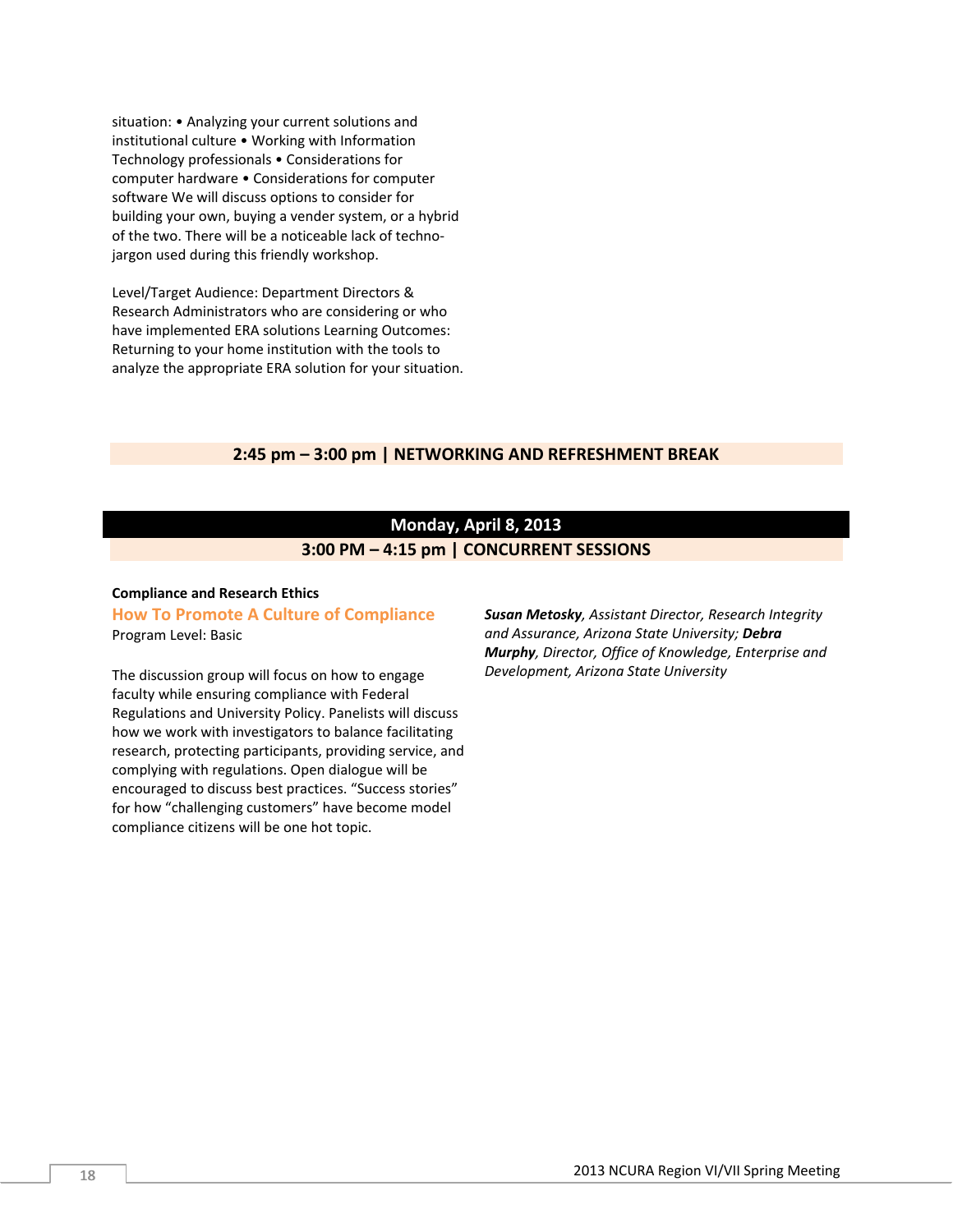#### 2013 NCURA Region VI/VII Spring Meeting 19

#### **Pre‐Award Deep Dive Into Budget Development**

Program Level: Basic/Intermediate

Are you an expert at doing the budget on the fly? Do your faculty dismiss you when you ask for the calculation of the true cost of the project? Are post award managers frustrated with your faculty that you love and are a dream for you? It's time to learn the skills and the questions needed to improve budget development. This session will focus on how to do a fully‐costed budget and the skills for how to translate that into a budget for the application. We will also share communication hints to use the budget to improve working relationships with faculty.

#### **Contracting/Legal**

**Contracting with Industry – Three Approaches: Research Agreements, Membership Agreements, Services Agreements**

Program Level: Intermediate

This session will explore the various contractual relationships between research institutions and industry, including research agreements (prime and subcontract agreements), membership agreements (institution‐industry partnerships), and service agreements (work‐for‐hire arrangements). We will discuss the cultural and philosophical differences between research institutions and industry and explain the risks and rewards of each of the relationships. Comments will be made on the rising importance of these arrangements as federal funding declines.

# **Post‐Award and Financial Management OMB Circular A‐21 ‐ It's a Dry Heat**

Program Level: Basic

Understanding a government circular can be a daunting task, but like the heat of the Arizona desert, it's not as bad as it seems. This presentation will make the basics of A‐21 easily understandable. By the end of this session, the attendees be familiar with the scope of A‐ 21 and Cost Accounting Standards, know how to treat certain categories of expenses, and understand the importance of the Disclosure Statement.

*Randy Draper, Director, Office of contracts and Grants, University of Colorado Boulder; Sherylle Mills Englander, Director, Office of Technology and Industry Alliances, University of California, Santa Barbara*

*Anne Feuerborn, Senior Manager, MAXIMUS; Ted Mordhorst, Assistant Director of Post‐Award Compliance, University of Washington*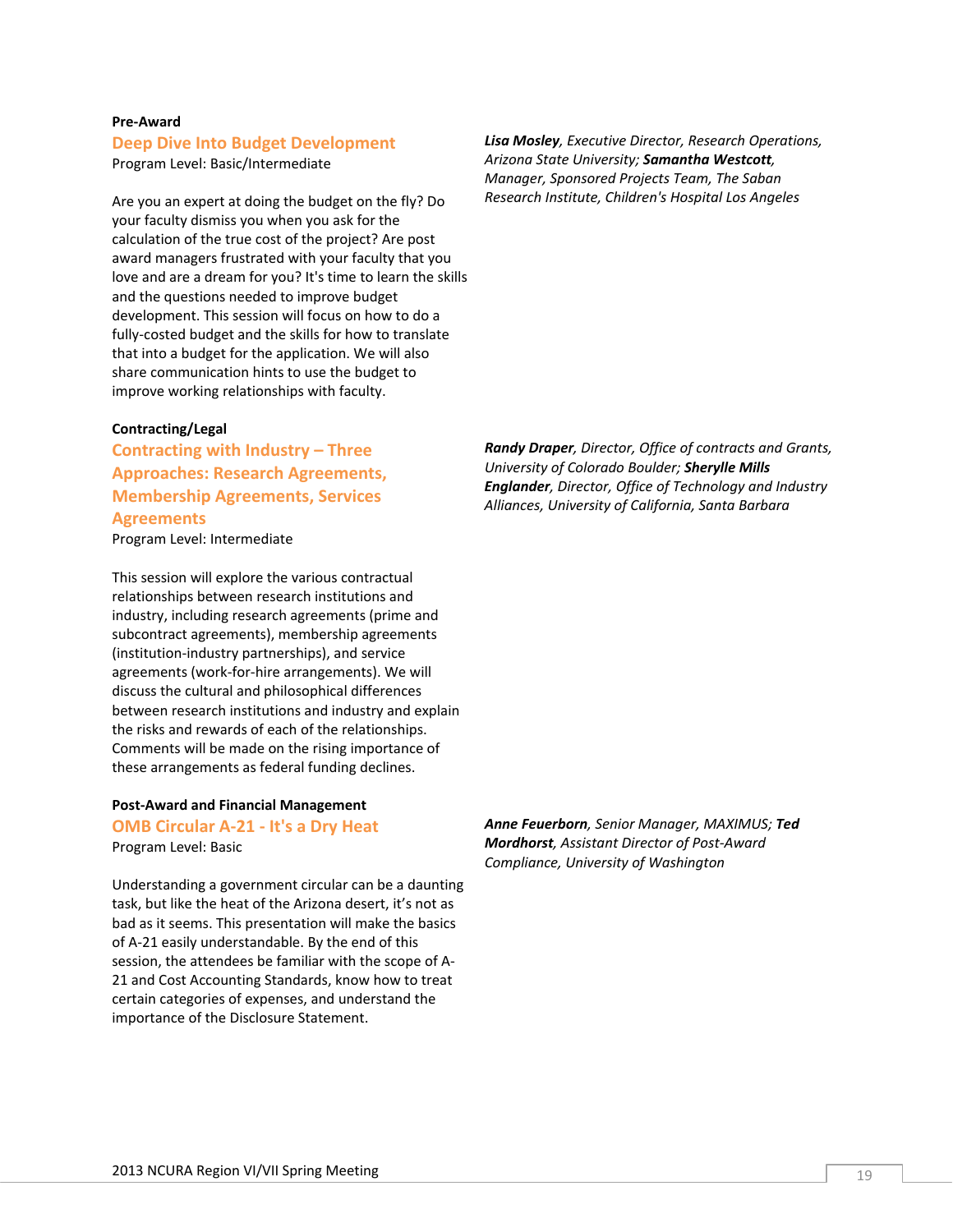#### **Management and Operations Uh‐Oh! None of This Happened At My**

**University**

Program Level: Overview

Things go awry. It is those myriad unusual situations that bring both headaches and laughter to our offices. Behind each, though, is a problem that needs to be solved, sometimes in the most creative way possible. Join us as we share some of the war stories from NCURA colleagues across the country, the solutions arrived at (or not).

#### **Professional Development**

#### **We Are Late For A Very Important Date** Program Level: Basic

We work in a fast pace environment with competing demands for our time and energy. At any given moment we may have to redirect our energies due to an urgent demand. Stress can be almost crippling if we fall prey to those who are demanding our talents. Time management skills are a necessary tool for our toolkit to help maintain calm, increase energy and keep forward momentum.

*Diane Barrett, Senior Research Administration Consultant, rSmart; Samantha Westcott, Manager, Sponsored Projects Team, The Saban Research Institute, Children's Hospital, Los Angeles*

*Allison Ramos, Principal Contract and Grant Officer, University of California, Irvine; Randi Wasik, Director, Administration & Finance, University of Washington*

**4:30 pm – 5:30 pm | NEW MEMBER RECEPTION** (by invitation only)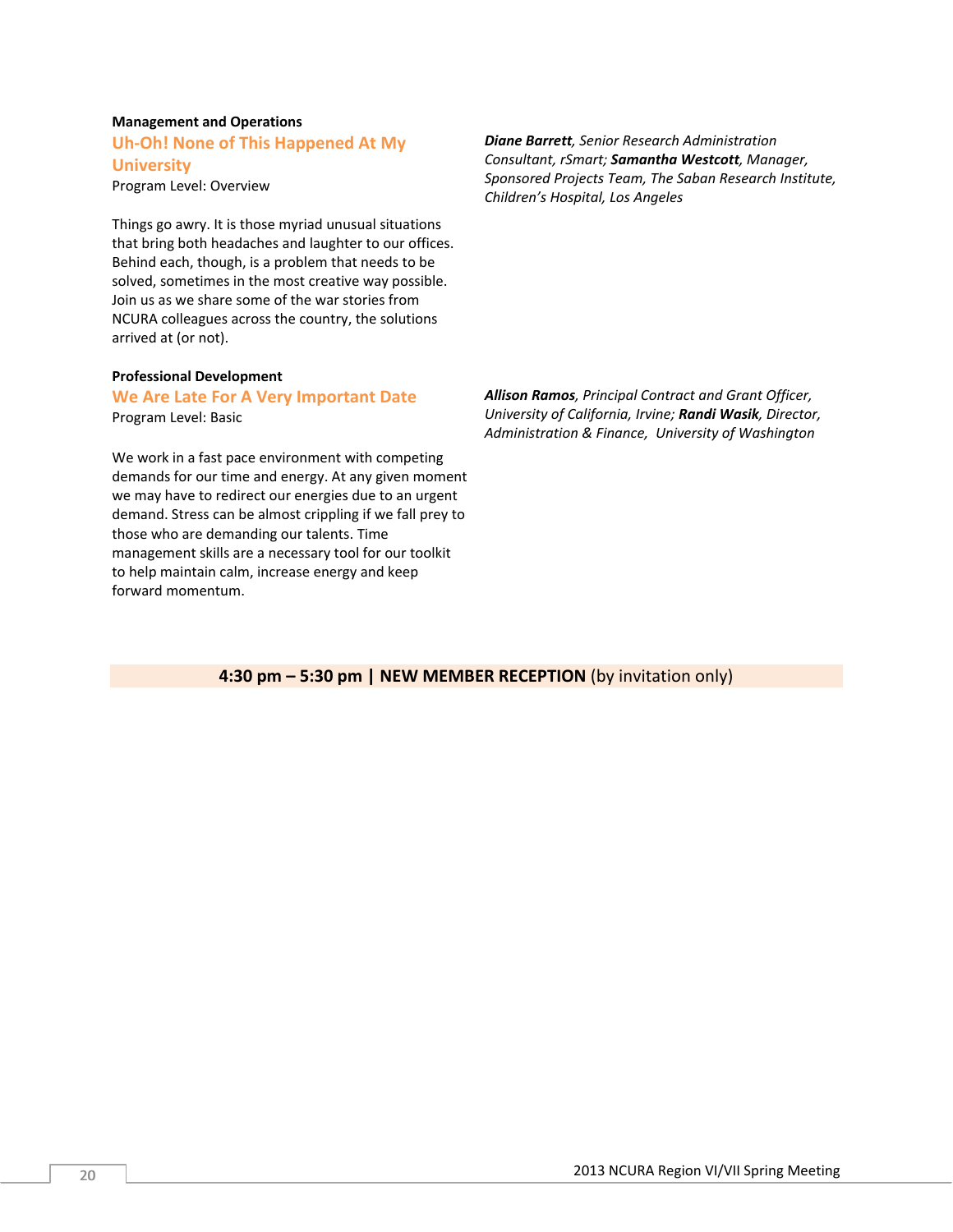# **Tuesday, April 9, 2013**

# 7:30 am – 9:00 am **CONTINENTAL BREAKFAST**

7:30 am – 4:30 pm **PARTICIPANT MATERIALS PICK‐UP** (Note: Will close from 12‐1:30 pm during lunch and regional business meetings.)

# **Tuesday, April 9, 2013**

# **9:00 am – 10:15 am | CONCURRENT SESSIONS**

# **Pre‐Award**

# **National Institutes of Health Update** Program Level: Overview

Join us for an update on all the exciting happenings at NIH over the last year. Topics include information regarding Hurricane Sandy; proposed changes coming from the Biomedical Research Workforce Working Group and the Council on Financial Assistance Reform (COFAR); upcoming financial system changes regarding subaccounts and closeout; RPPR Update; the new NIH ASSIST system for multi‐component applications; and many other important topics.

# **Post‐Award and Financial Management**

**Only the Shadow Knows** Program Level: Basic

An interactive session centered around shadow systems, when you need them, what you should use them for and how to build an effective model. In this session we will discuss tools and techniques to help bridge the gap form what our institution's systems can provide to what we really need to ensure accurate tracking, forecasting, monitoring and presenting both current and forward looking analysis and how to present the information to a variety of audiences.

*David Curren, Assistant Grants Policy Officer, Division of Grants Policy, NIH/OER/OPERA*

*Randi Wasik, Director, Administration & Finance, University of Washington*

7:30 am – 5:00 pm **EXHIBITS OPEN**

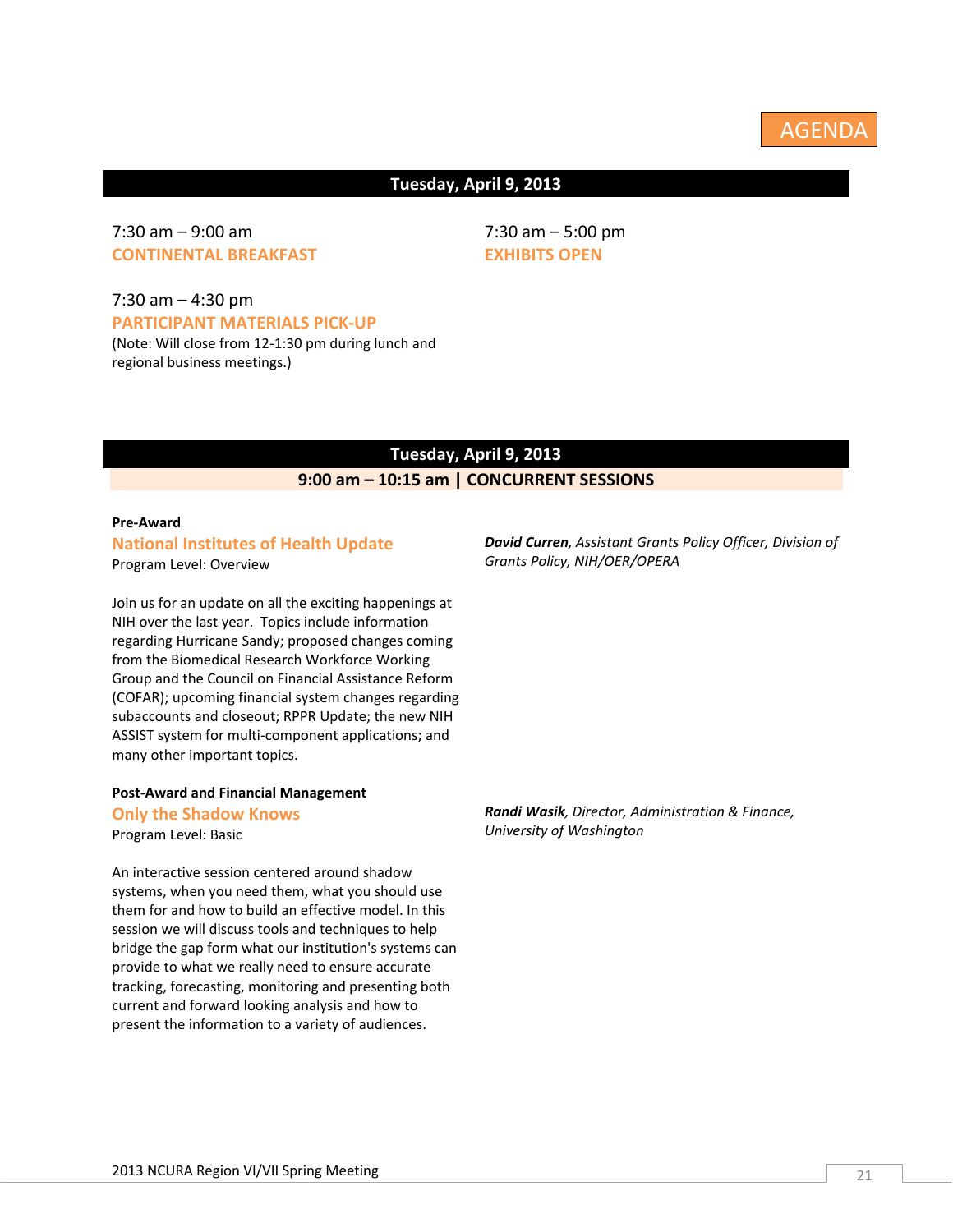#### **Management and Operations**

**Project Management: Learn Strategies, Tools, and Techniques for Managing Complex Projects**

Program Level: Basic

Managing a complex project means not only having fantastic project management skills, but also understanding how to deal with the chaos of today's workplace. Technology, requirements, partnerships, and competitive strategies are continually updating and transforming and a strong project manager must learn how to adapt to these changes while leading the project to successful completion. This session will assist you in dealing with these complexities and lead with success.

#### **Contracting/Legal**

# **The Diversity of Material Transfer Agreements: From Fundamental to Complex**  Program Level: Basic

Material Transfer Agreements (MTAs) have grown in number and complexity in recent years. These agreements, which govern the sharing of research tools, are used by both non‐profits and industry. Have you ever wondered why there are so many different types of these documents, such as Simple Letter Agreements (SLAs), Uniform Biological Materials Transfer Agreements (UBMTAs), human specimen MTAs, animal MTAs, and induced pluripotent stem (iPS) cell MTAs? This session will cover the essential elements of an MTA, dissect commonly disputed terms, and discuss specific complex and nuanced situations requiring special consideration. We will present examples of troublesome clauses, as well as negotiation tips and solutions. We will also describe unique policies and practices some particular public and private research institutions, as well as the National Institutes of Health, have developed to handle MTAs.

*Susan Carson, EPSCoR Fiscal Professional, University of Alaska Fairbanks; Deb Chapman, Director, Business Operations, Office of the Vice Chancellor for Research, University of Alaska Fairbanks*

*Sophia Chang, Industry Contracts Manager; University of California, San Francisco; B. Jaysen Rajkomar, Material Transfer Associate; Stanford University; Anna Solowiej, Technology Transfer Specialist, National Institutes of Health (NIH)*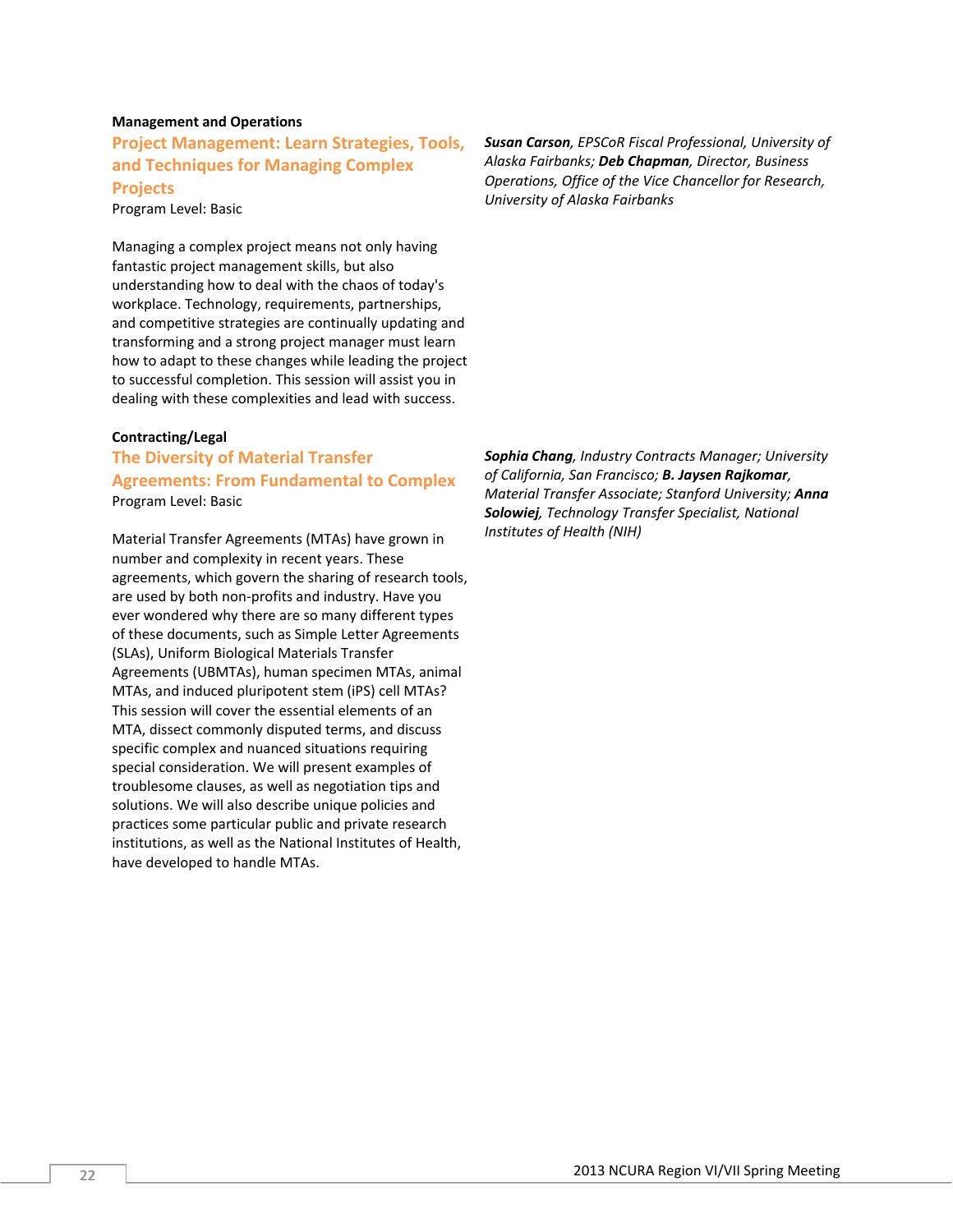#### **Electronic Research Administration Build or Buy eRA Systems?**

Program Level: Advanced

This session is for attendees from institutions that considering building or buying a computer based solution for any aspect of electronic Research Administration (ERA), such as Proposal Routing, Proposal Submission or Award Administration. We will discuss and share experiences in four areas that will help you determine the best solution for your unique situation: • Analyzing your current solutions and institutional culture • Working with Information Technology professionals • Considerations for computer hardware • Considerations for computer software We will discuss options to consider for building your own, buying a vender system, or a hybrid of the two. There will be a noticeable lack of techno‐ jargon used during this friendly workshop.

Level/Target Audience: Department Directors & Research Administrators who are considering or who have implemented ERA solutions Learning Outcomes: Returning to your home institution with the tools to analyze the appropriate ERA solution for your situation.

# **Professional Development**

#### **NCURA Region VI's LEAD Me Program** Program Level: Overview

The Region VI Education and Professional Development Committee, invites you to attend an interactive session focusing on LEAD Me Mentee "Personal Best Project" presentations. Projects will focus on and demonstrate how each Mentee utilizes the five core leadership practices espoused in the Leadership Challenge by authors James Kouzes and Barry Posner, i.e., Model the Way, Inspire a Shared Vision, Challenge the Process, Enable Others to Act, and Encourage the Heart. Mentee projects also present solutions and/or improvements to real workplace research administration needs. Each Mentee, upon completion of his/her project will actively seek your feedback about the viability of his/her plans, sharing of related experiences and resulting outcomes. Finally, there will be an opportunity for you to learn about the program's goals and objectives, Mentee and Mentor expectations, program activities and participant testimonials. Come join us.

*Steve Shapiro, Computer Services Manager, University of Oregon*

*Jennifer Teixeira, Principal Research Administrator, University of California, Merced and Chair of Region VI Education and Professional Development Committee*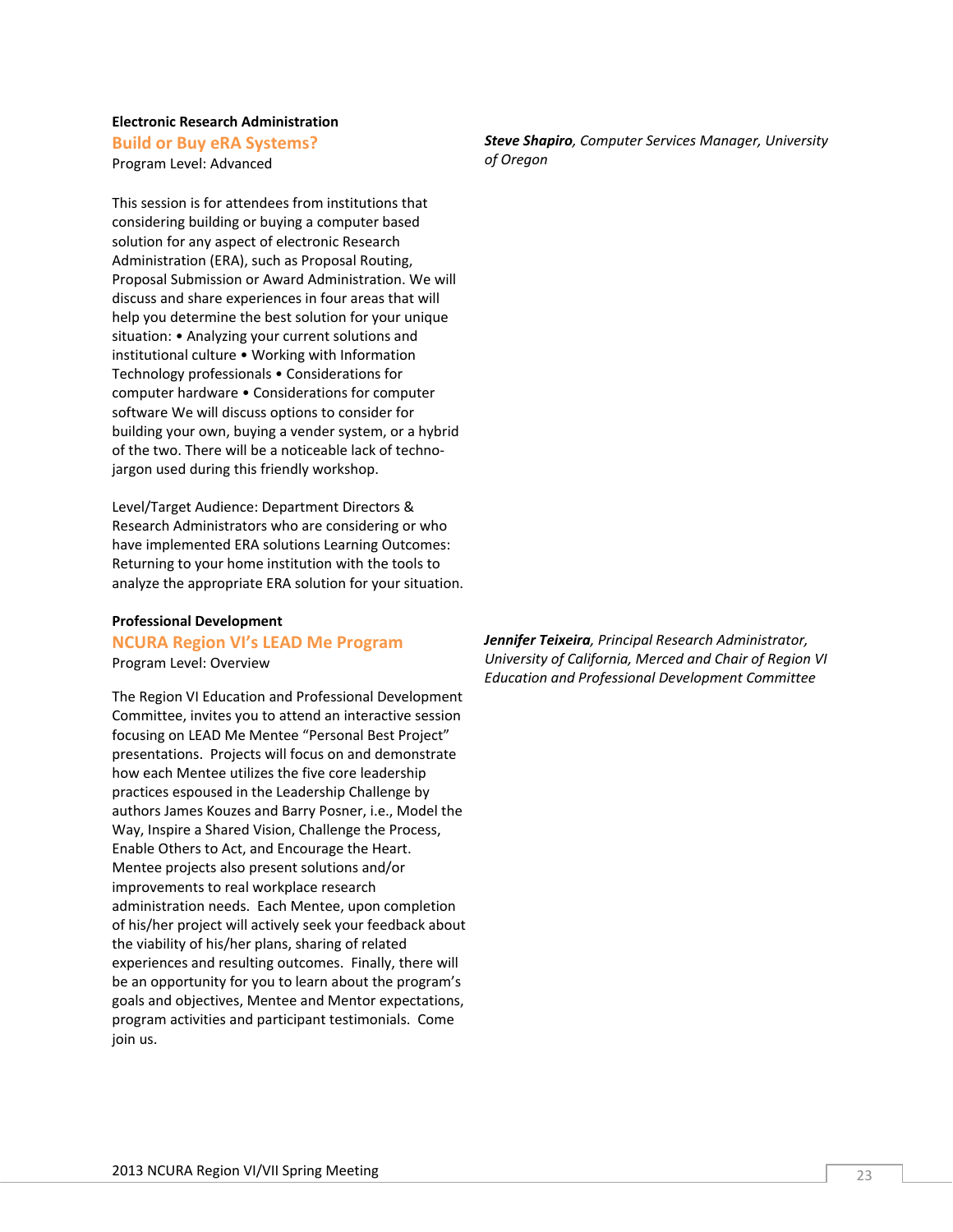# **Tuesday, April 9, 2013**

#### **10:30 am – 11:45 am | CONCURRENT SESSIONS**

#### **Compliance and Research Ethics**

#### **Principles of Data Management**

Program Level: Intermediate

Researchers will encounter a variety of ethical issues throughout their careers. The principles, professional norms, and debates which surround those issues will be examined in order to better understand how to ensure responsible conduct of research. Because the integrity of the research depends on the integrity of the data, how can the researcher ensure that appropriate data management principles are being observed in every stage of the scientific process? Which data sets are to be included or excluded in publications? When does relying on the previous research of others become plagiarism? Who will be listed as an author on collaborative research, and how will the names be ordered? What are the responsibilities of a mentor to his/her trainees? What are the duties and obligations of the trainee to his/her mentor? In this energetic and interactive session, participants will engage and discuss some key questions in these essential areas of responsible conduct of research.

#### **Pre‐Award**

#### **National Science Foundation Update**

Program Level: Overview

This presentation is a comprehensive review of what is new and developing with the National Science Foundation's programs, policies, people and budgets. Participants will learn about changes affecting proposal submissions and grant awards and new programs of interest to researchers.

#### **Contracting/Legal**

#### **Introduction to the FAR**

Program Level: Basic

Negotiating and managing contracts under the Federal Acquisition Regulations (FAR) can be daunting for even the most experienced Research Administrator. This session will introduce participants to the FAR's purpose and organization and explain how it works. (Note:This session will be followed on Wednesday morning by a session on how to negotiate FAR clauses.)

*Tony Onofrietti, Director of Research Education, Office of the Vice President for Research, The University of Utah*

*Samantha Hunter, Policy Office, National Science Foundation*

*Randy Draper, Director, Office of Contracts and Grants, University of Colorado Boulder; Winnie Ennenga, Director, Office of Contract and Grant Services, Northern Arizona University; Tammy Whetter, Senior Grant and Contract Administrator, Office of Grant and Contract Services, Northern Arizona University*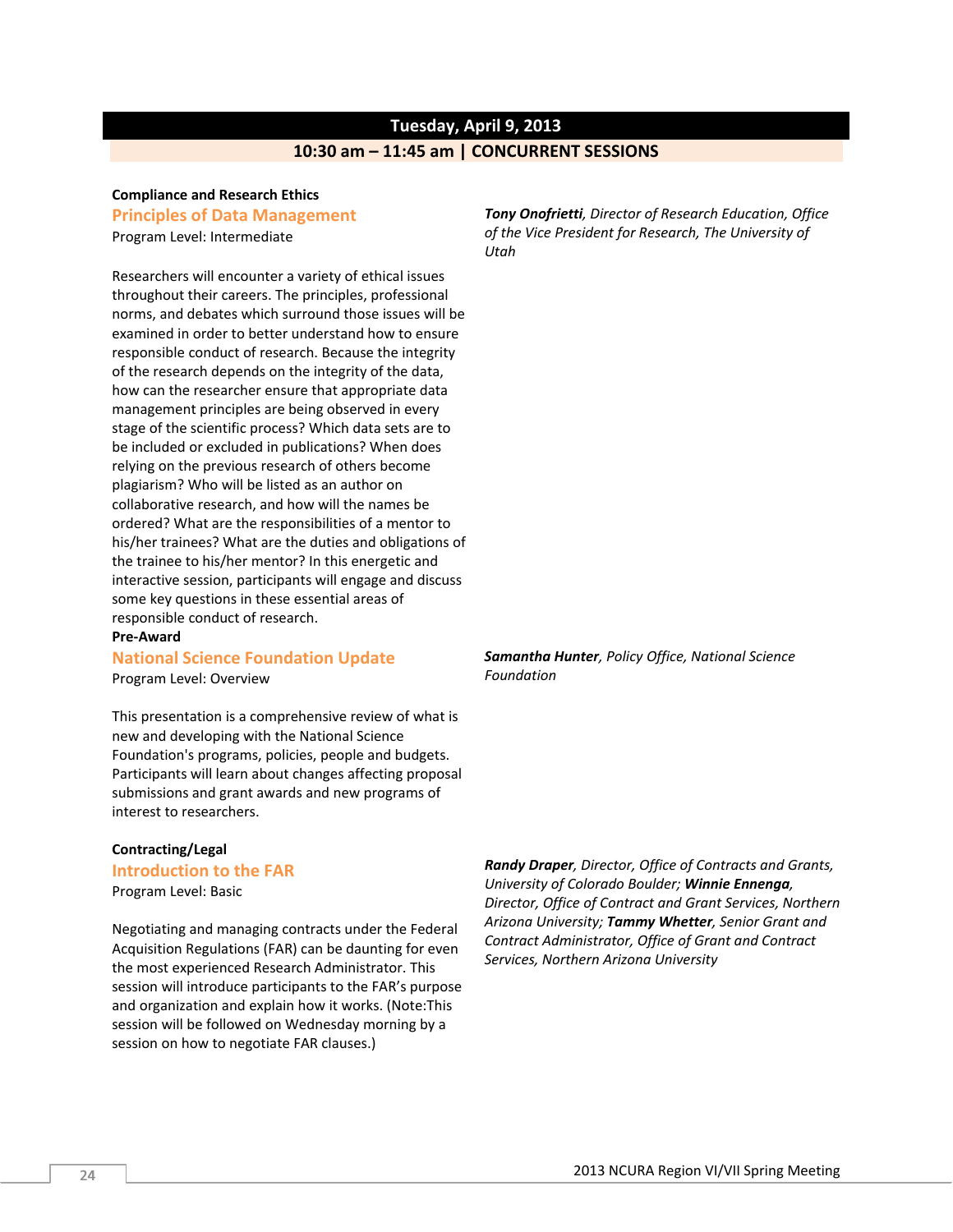# **Post‐Award and Financial Management**

**Apply F&A To My Projects: I'd Rather Hug a Cactus**

Program Level: Basic

This presentation aims to take some of the prickle out of the topic of F&A rates by explaining the basics. The administration and application of rates can seem like a hassle, but F&A recovery is essential to supporting research at your institution. The presentation will dispel the myths of F&A rates (they are real costs!), and attendees will learn what makes up an F&A rate, how it is calculated and the reality of recovery of indirect costs.

#### **Management and Operations**

# **Change Management for eRA Implementation** Program Level: Basic

A discussion geared towards those who are in the midst of, or preparing for, the implementation of a new electronic research administration (eRA) system on an institutional level. Discuss the common steps it takes to prepare for and facilitate a successful implementation. Understand and accommodate the needs of key groups of users. Realize and manage the change involved in implementing a new system. Presenters will share their experiences and lessons learned and request the attendees to do the same.

*Anne Feuerborn, Senior Manager, MAXIMUS; Randi Wasik, Director, Administration & Finance, University of Washington*

*Barbara Inderwiesche, Kuali Coeus Administrator, University of California, Irvine; Jeri Muniz, Executive Director, Contracts and Grants, University of Southern California*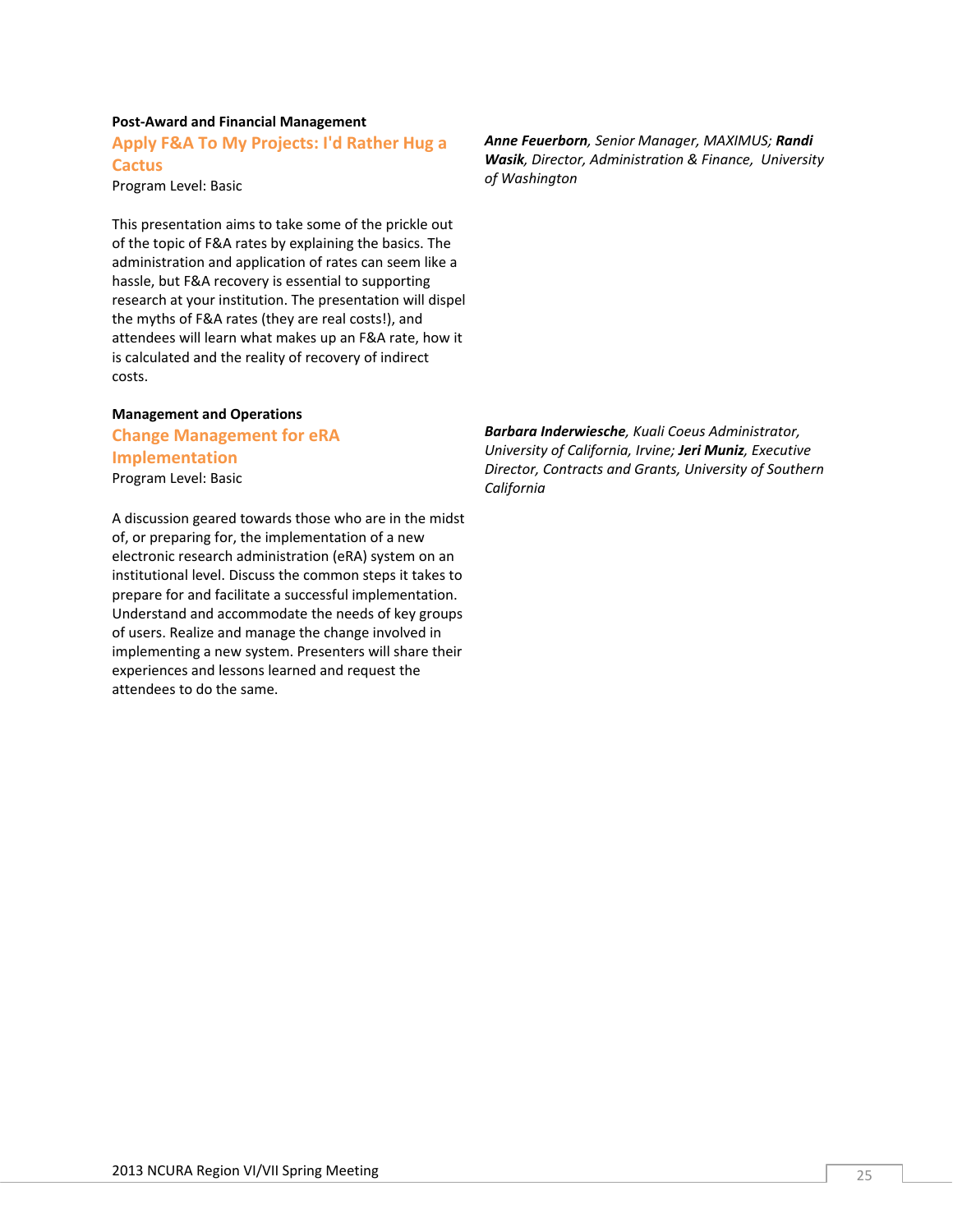#### **Professional Development**

**Using Training Effectively: Training for**

**Change** Program Level: Intermediate

An effective training program can turn average employees into excellent employees. On the other hand, the lack of an effective training program can lead to the loss of good employees and thus cripple the organization. Training is crucial for organizational development and success. Developing an effective research administrator training program is vital to the long term success of your organization. By taking an organized approach to training, you can achieve an excellent return on your training investment.

The objectives to be covered in the session:

- Identifying your essential training requirements
- Deciding on the training goals and objectives
- Creating a training program
- Monitoring and evaluating the training

*Nancy Lewis, Director, Sponsored Projects, University of California, Irvine; Rosemary Madnick, Assistant Vice President, Research Administration, Los Angeles Biomedical Research Institute*

### **12:00 pm – 1:30 pm | LUNCH and REGIONAL BUSINESS MEETINGS**

Region VI Lunch and Business Meeting *Alaska, California, Hawaii, Nevada, Oregon, Washington*

Region VII Lunch and Business Meeting *Arizona, Colorado, Idaho, Montana, New Mexico, Utah, Wyoming*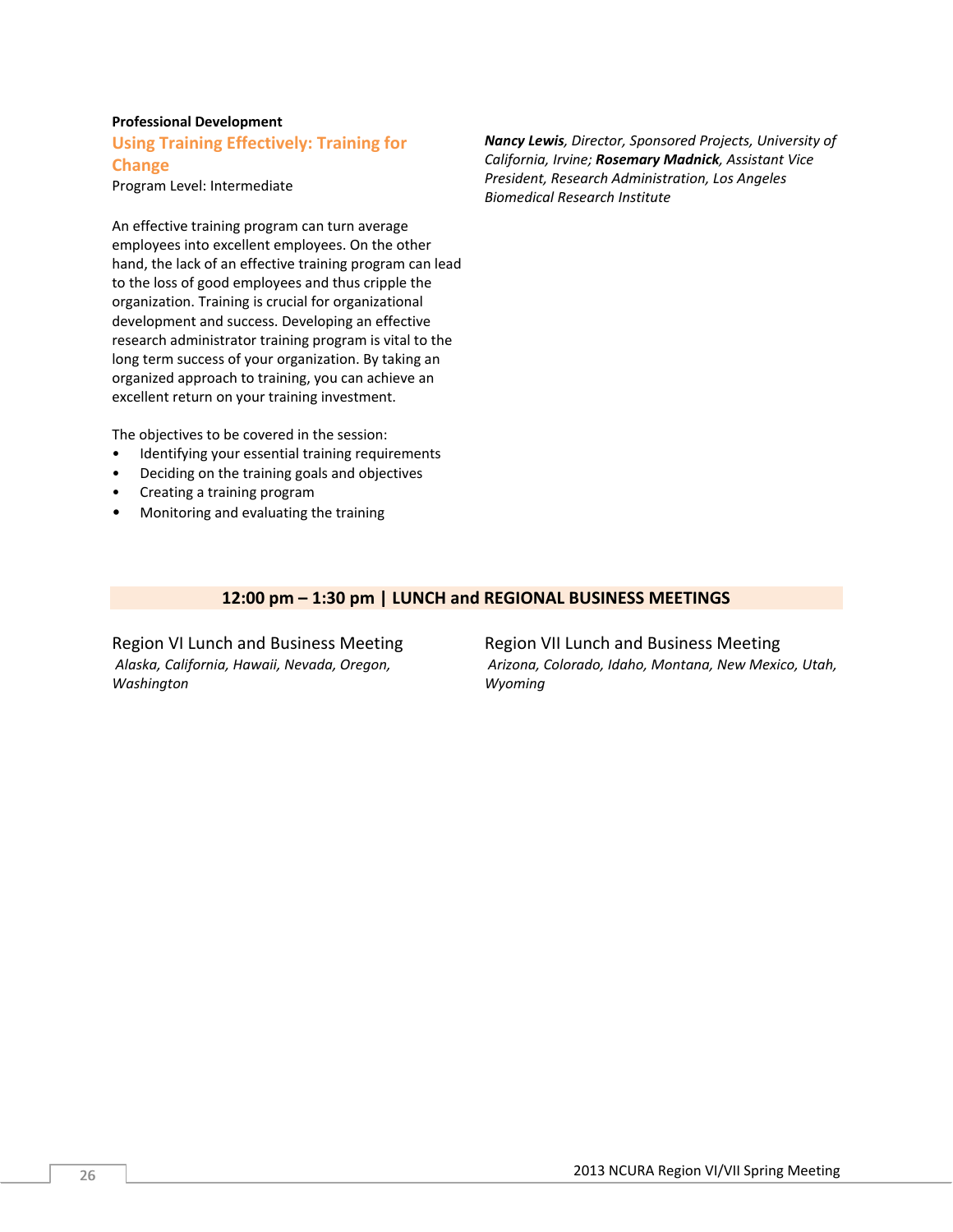# **Tuesday, April 9, 2013**

#### **1:30 pm – 2:45 pm | CONCURRENT SESSIONS**

#### **Pre‐Award**

# **Understanding and Managing a Federal Contract for the Departmental Research Administrator**

Program Level: Basic

The majority of awards received by universities are federal grants, and our management practices are generally tuned to these types of awards. However, there are some key differences between the terms of a grant versus contract, and it is critical to take these differences into consideration to avoid serious problems. This session will discuss the key differences between federal grants and contracts, and identify important elements of managing federal contracts for the departmental research administrator.

#### **Contracting/Legal**

#### **Contracting with Industry – Senior Panel Discussion**

Program Level: Overview (Intermediate/Advanced)

A panel of experts with years of experience negotiating and managing industry contracts for research will comment on the current state of affairs between universities and industry and encourage and entertain comments and questions from the participants. Discussion will focus on industry agreements not funded with federal money. This will be an advanced discussion, but open to all interested parties.

#### **Post‐Award and Financial Management**

**Got Documentation? The importance of documentation and record keeping in post‐ award research administration** Program Level: Basic

Management of sponsored projects under a vast number of federal, state, sponsor, and institutional policies and regulations can be complex and daunting. Research Administrators are expected to be able to navigate through all the policies and regulations in an effort to reduce risk and keep the university in compliance. Having clear, organized and thorough documentation can aid in grant management and potential audits.

*Russell Brewer, Associate Vice President, Stanford University*

*David Allen, Director, Tech Launch Arizona, University of Arizona; Randy Draper, Director, Office of contracts and Grants, University of Colorado Boulder; Sherylle Mills Englander, Director, Office of Technology and Industry Alliances, University of California, Santa Barbara; Lillian Smith, Director, Strategic Initiatives & Legal Liaison, UCLA*

*Olivia Pierce, Departmental Research Administrator, Portland State University; Sinnamon Tierney, Assistant Director of Departmental Research Administration, Portland State University*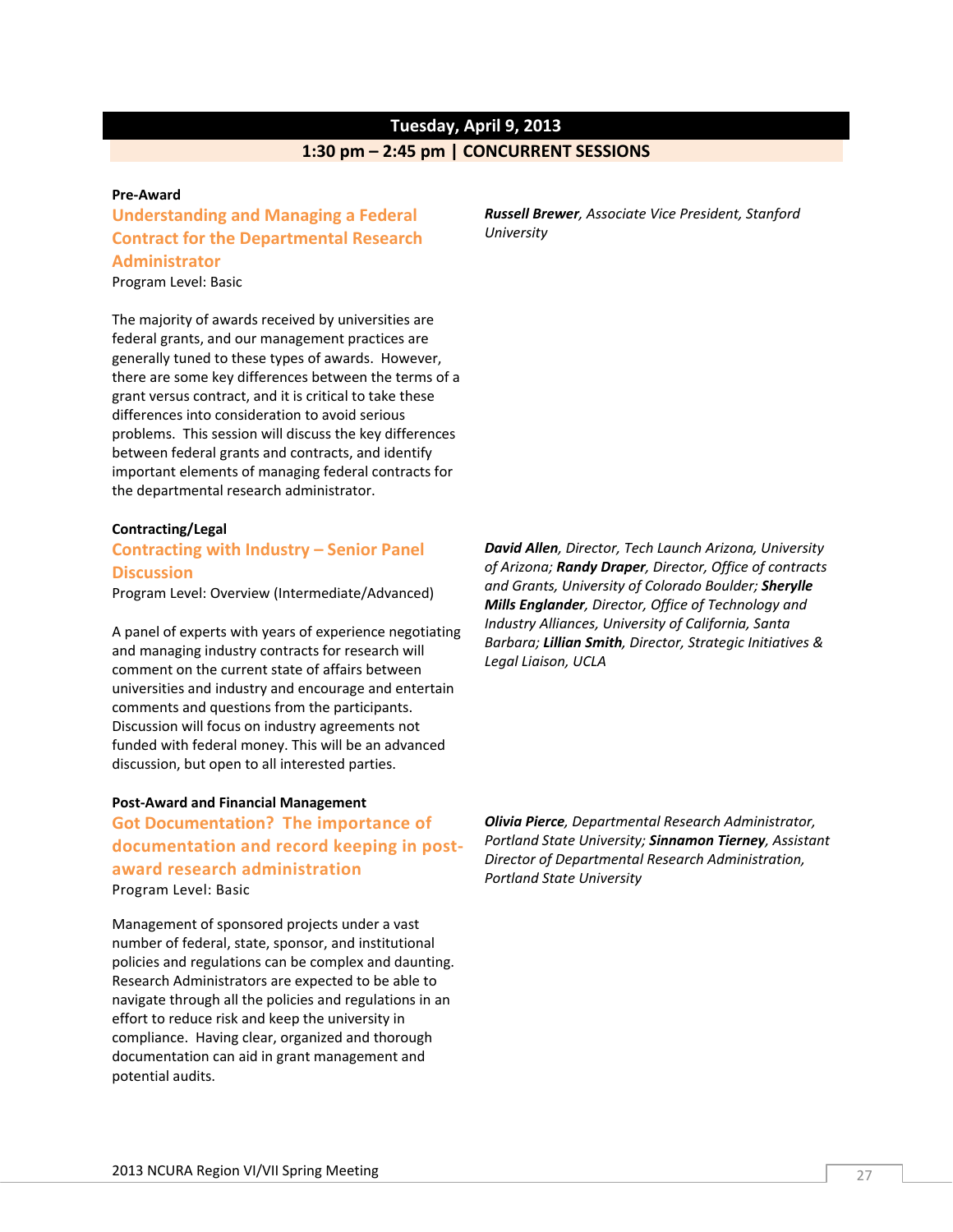This session focuses on how to think about and document various transactions on sponsored projects. What questions should research administrators ask in order to have all the information needed to properly document? What is important to keep in the project file? Specific examples of cost transfers, cost accounting standards exceptions, cost allocations, cost share, etc. will be used to help illustrate how to capture what is needed for your sponsored projects.

### **Management and Operations Cultivating Community of Practice in Research Administration** Program Level: Basic

How do we help our Research Administrators find inspiration in their corner of the big picture? How do we honor diversity while fostering a sense of belonging? Studies show these kinds of goals lead to higher levels of excellence and accountability, and frankly make work more fun and rewarding. These goals also support balancing the interests of investigators and meeting compliance requirements. We will discuss our trials and tribulations at OHSU as we work to cultivate a more engaged community through a collaborative online platform, a newly centralized training and education program, and monthly news meetings used to disseminate important information. We are looking at evidence‐based ways to emphasize community and collaboration on all these fronts.

#### **Professional Development**

# **Success! How to Organize Your Work Life So You Can Leave at 5pm**

Program Level: Overview

Aimed towards those who are new to research administration, this session will focus on:

- 1. Pre‐ and post‐award practices for an efficient, organized and successful Research Administrator (includes tips and tricks for navigating through the grant application process, roles and responsibilities, time‐management)
- 2. Introduce Project Management as a framework for getting through larger projects; and
- 3. Practical advice on Professional Advancement for the new Research Administrator, and how to utilize NCURA.

*Nancy Duncan, Policy & Financial Compliance Manager, Sponsored Projects Administration, Oregon Health & Science University; Margaret Gardner, Research Development & Administration Education Coordinator, Office of the Vice President for Research, Oregon Health & Science University*

*Mitali Ravindrakumar, Contract and Grant Officer, University of Southern California; Yvette Villicana, Research Administrator, University of California, San Francisco; Allison Weber, Director, Government/Non‐ Profit, Los Angeles Biomedical Research Institute*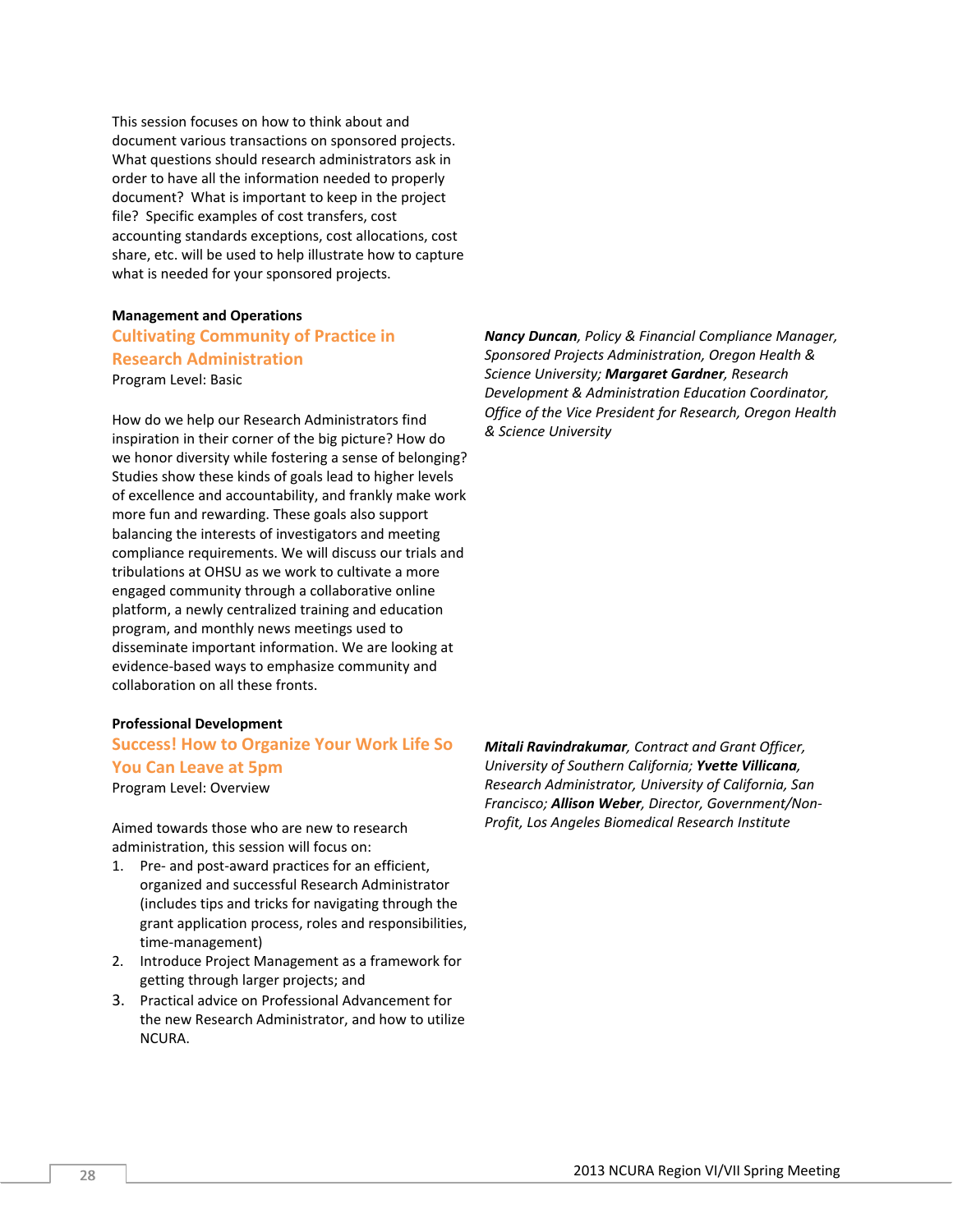**Electronic Research Administration ERA Systems for Proposal Submission and Award Administration: State of the Art** Program Level: Overview

*Winnie Ennenga, Director, Office of Contract and Grant Services, Northern Arizona University*; *Debra Murphy, Director, Office of Knowledge, Enterprise and Development, Arizona State University*

#### **2:45 pm – 3:00 pm | NETWORKING AND REFRESHMENT BREAK**

# **Tuesday, April 9, 2013 3:00 PM – 4:15 pm | CONCURRENT SESSIONS**

#### **Pre‐Award**

# **Conflicts of Interest and Collaborative Science**

Program Level: Basic/Intermediate

New federal Conflict of Interest policies for researchers became effective in August, 2012. Significant changes include expanded reporting requirements, increased compliance and monitoring, and stricter standards for financial disclosures. In this highly interactive session, the different types of conflicts of interest and commitment will be presented and their governing principles explained. Ethical issues encountered by researchers and research administrators will be examined in order to better identify and manage conflicts of interest. A variety of collaborations between academia, government and private industry in research and the conflicts of interest that may arise from these relationships will be described.

#### **Contracting/Legal**

#### **Intellectual Property: The Nuts and Bolts**

Program Level: Basic/Overview

What is a patent, exactly? Why does everyone keep fighting about them and how do I survive the experience? What is all the fuss about copyrights and software source code? This session will provide the fundamentals needed to negotiate intellectual property terms in funding agreements. The session will build and understanding of: (1) the various types of intellectual property (patents, copyright, trademarks, trade secrets) and their importance to both universities and companies; (2) the standard components of a strong intellectual property clause for university research agreements; and (3) the most common problematic terms and how to approach negotiations involving them. Real life examples will be used.

*Tony Onofrietti, Director of Research Education, University of Utah*

*Sherylle Mills Englander, Director, Office of Technology and Industry Alliances, University of California, Santa Barbara; Lillian Smith, Director, Strategic Initiatives & Legal Liaison, UCLA*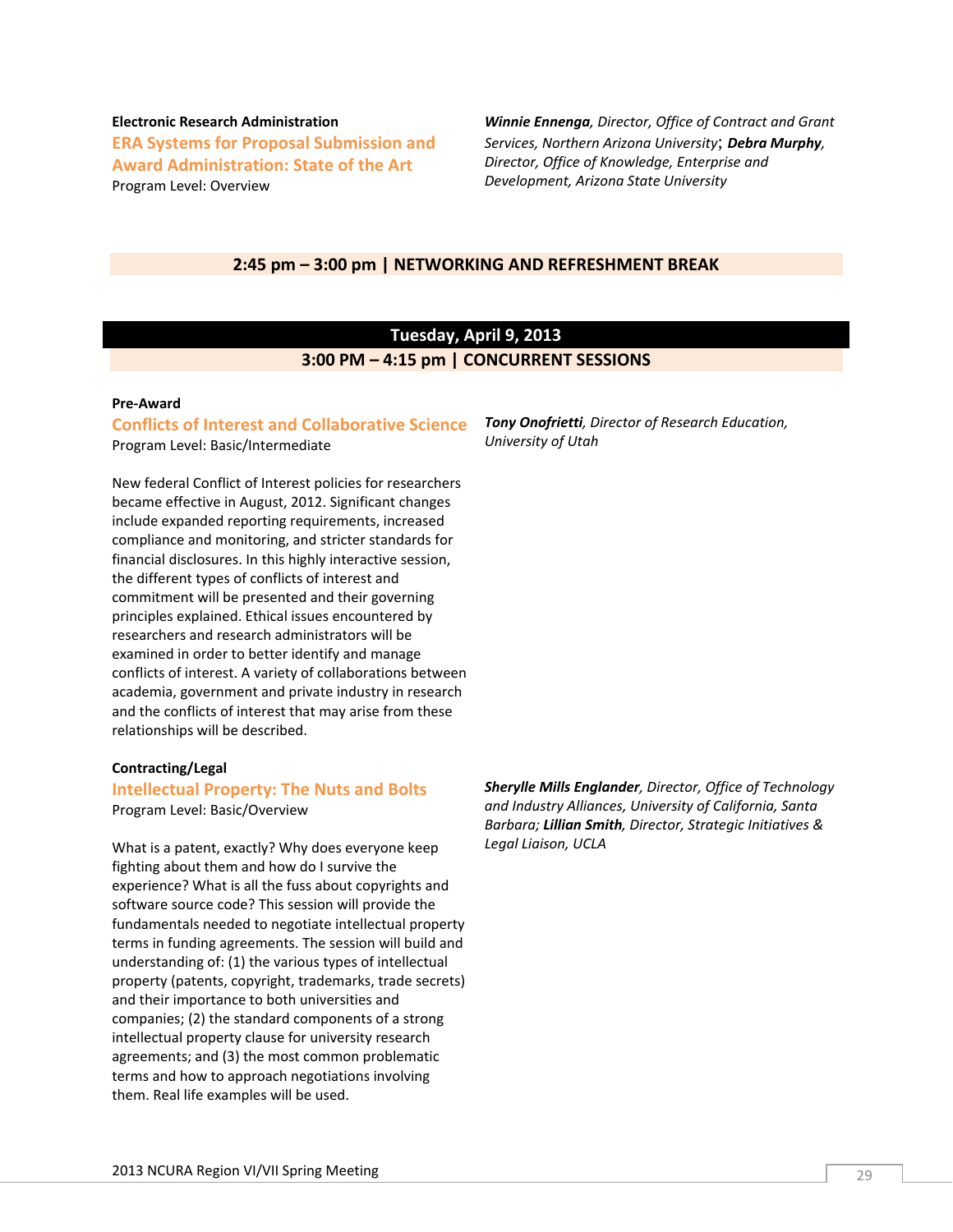#### **Post‐Award and Financial Management**

**Hot Topics in Financial Compliance: Working to Avoid Risk While Managing the Award** Program Level: Overview

Post‐Award management of awards can be a simple task if all of the participants knew the compliance requirements, properly documented each cost, and no one ever scrutinized them. Despite proposed changes to the OMB Circulars, there are still many compliance pitfalls that need to be negotiated. This session will review hot topics in financial compliance and their impact on managing risk. Topics will include: 1) effort reporting, 2) cost transfers, 3) subrecipient monitoring, and 4) billing and grant accounting. The panel will share their experiences and lessons learned.

Learning Outcomes:

- 1. Overview of issues surrounding financial compliance;
- 2. Identify potential compliance risks with effort reporting, cost transfers, subrecipient monitoring, and billing and grant accounting functions;
- 3. University perspective of challenges with resources, leadership, while facilitating day‐to‐day transactions; and
- 4. Industry best practices to overcome these challenges and avoid institutional risk.

#### **Management and Operations**

**Data Demands on Your Research Enterprise: How Are You Dealing With Sponsoring Agencies' Increasing Demands for Institutional Data?** Program Level: Basic

With federal sponsor's demands for more and more data (ARRA, RPPR, STAR, etc.) it is becoming increasingly important to capture quality data at our institutions. This discussion group will be an opportunity to hear from other institutions about how they are meeting those demands. Topics of discussion will include how institutions ensure they are capturing "good" data, data ownership at the institution, institutional enterprise data warehouses, and how data is submitted to sponsoring agencies. The discussion will include the importance of data management and talk about why data needs should be identified early, rather than waiting until the sponsor's request for data.

*Sylvester A. Carreathers, Director, Research*

*Administration, Kaiser Permanente Southern California ; Mark C. Davis, Vice President and National Practice Director, Higher Education & Academic Medical Centers of Attain; Martin Smith, Manager, Attain*

*Jason Myers, Associate Director, Office of Research Information Services, University of Washington*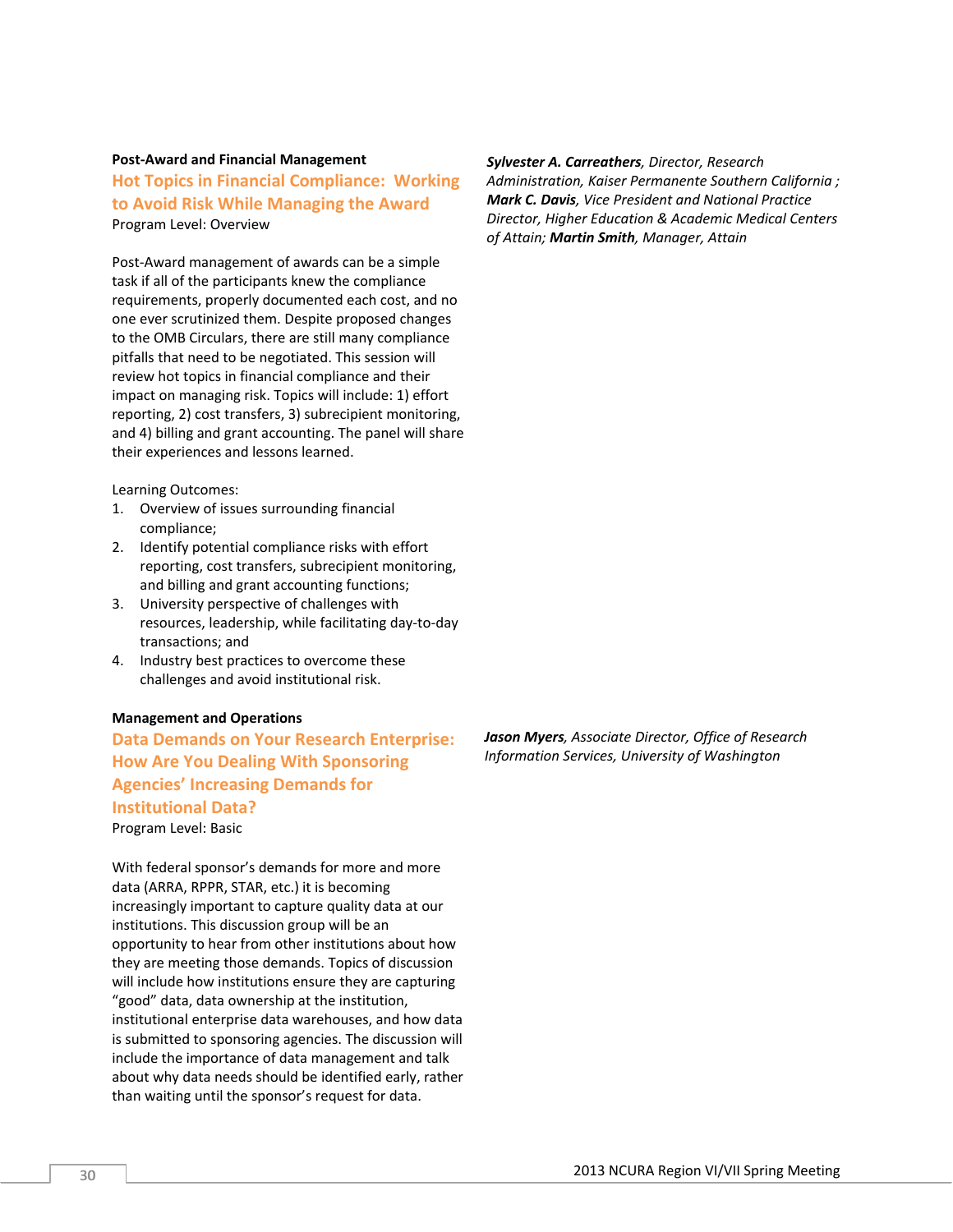#### **Professional Development**

**(C)onfident (R)eassuring (A)ccomplished: How to Study for the CRA Exam** Program Level: Overview

Do you find a need to create a study group for your staff or colleagues to study for the CRA exam? Research administrators have an increasing interest in obtaining their CRA certification but, due to limited institutional resources, it is often not possible to send staff to organized CRA study seminars, groups and conferences. We will discuss ways to create cost effective sessions to enable your staff to study and gain the knowledge needed to pass the CRA exam.

*Vicki Krell, Research Advancement Supervisor, Arizona State University; Marj Townsend, Research Advancement Manager, Arizona State University*

#### **6:00 – 8:00 pm | DINNER**

Join us for dinner and dancing with one of Phoenix's hottest DJ's! We hope you take this fun opportunity to get to know new colleagues and re-connect with old friends. What better way to do it than with laughter and happy feet. Line dancing, Gangnam-style, and any other requests you may have for the DJ – don't be shy!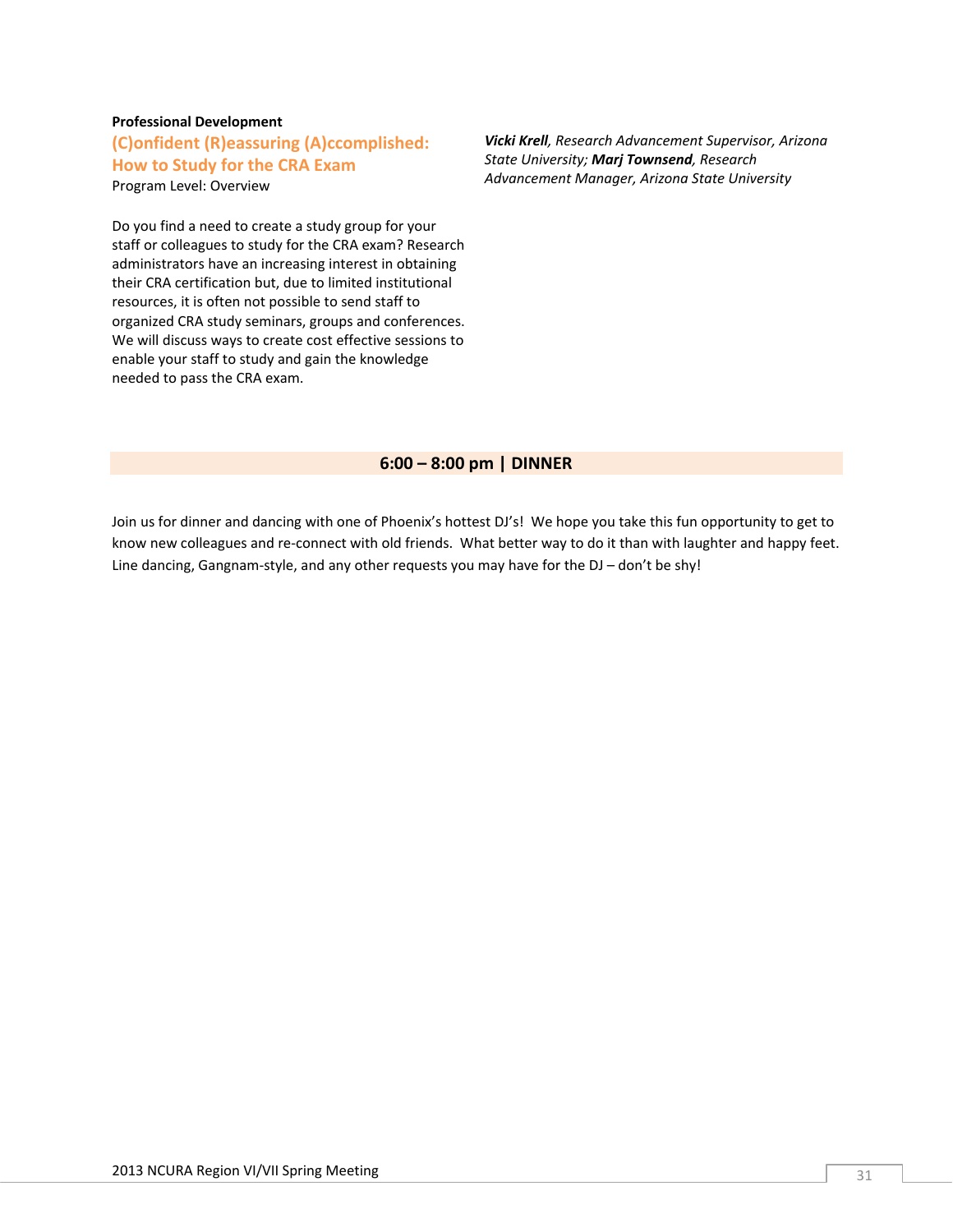# **Wednesday, April 10, 2013**

# 7:30 am – 9:00 am **CONTINENTAL BREAKFAST**

7:30 am – 11:30 am **INFORMATION DESK**

# **Wednesday, April 10, 2013 9:00 am – 10:15 am | CONCURRENT SESSIONS**

#### **Pre‐Award**

### **How to Write a Winning Grant Application? Have It Reviewed First!** Program Level: Overview

This presentation will describe our experience with a mandatory internal review process for all grant applications. The key feature of this process is to have senior faculty and staff and colleagues within the university and outside to critically review grant applications and provide the author with constructive feedback well before the grant application is due, thus giving them time to make changes and improvements before submitting it. The result of this new process, implemented two years ago, has been to help our department win approximately \$30 million in new grant funding and improve our ranking in terms of NIH funding to anesthesiology departments across the country from 16th place in 2009 to 3rd place in 2011.

#### **Contracting/Legal**

#### **Negotiating Federal Contracts**

Program Level: Intermediate

We have often heard the comment/complaint that one can't negotiate with the federal government. Not true! The Federal Acquisition Regulations provide the ground work for negotiations. This session will use the information presented in the Introduction to the FAR session to demonstrate how a little knowledge about the inner working of the FAR can be used to negotiate a better contract for your Principal Investigator. We'll examine a few of the most problematic clauses and discuss negotiation strategies.

*Randy Draper, Director, Office of Contracts and Grants, University of Colorado Boulder; Winnie Ennenga, Director, Office of Contract and Grant Services, Northern Arizona University; Tammy Whetter, Senior Grant and Contract Administrator, Office of Grant and Contract Services, Northern Arizona University*

*Michael Helms, Director of Strategic Research Development, Dept. of Anesthesia, Stanford University*

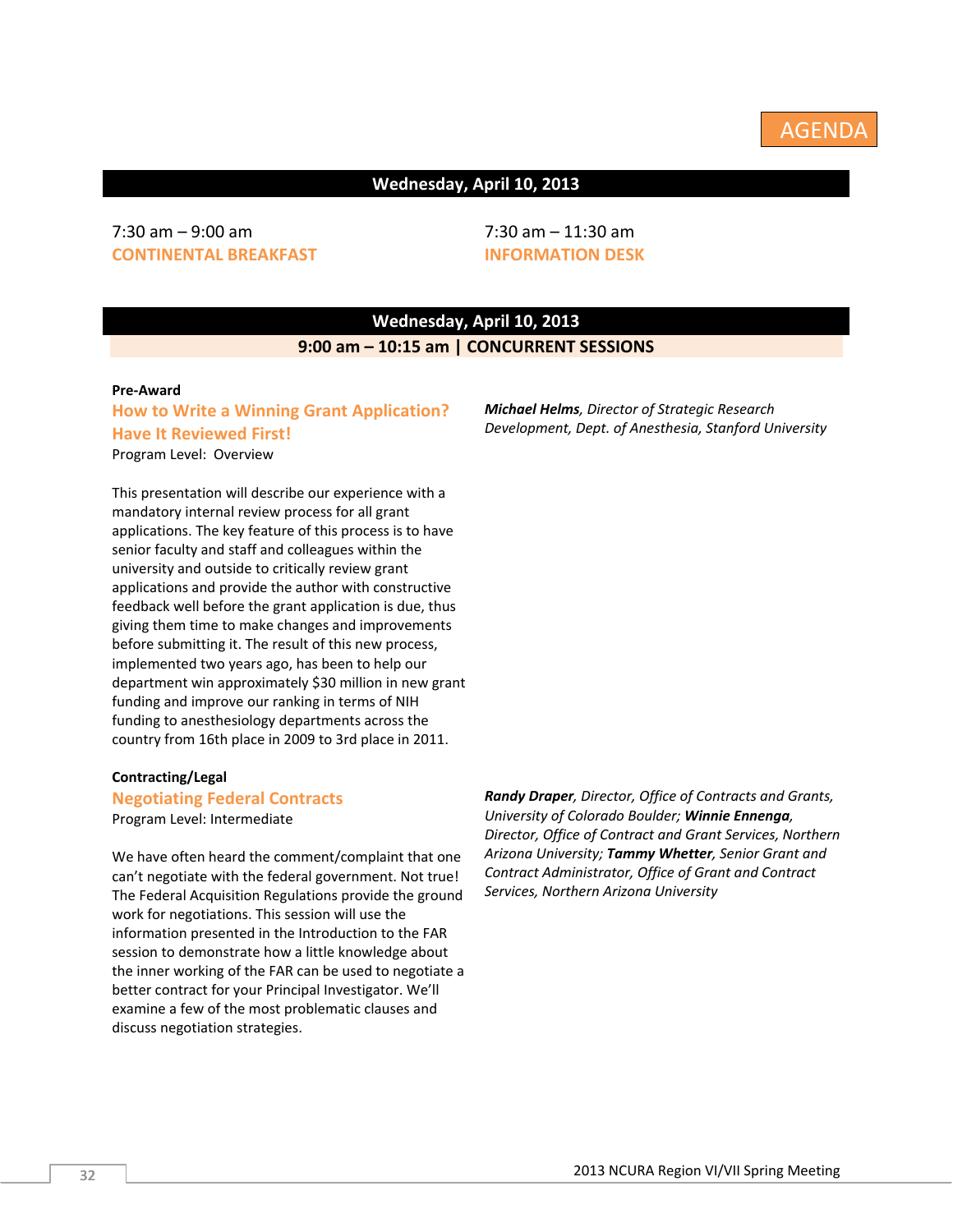#### **Post‐Award and Financial Management Project Closeout at Cedars Sinai Medical Center**

Program Level: Overview

This interactive session will examine how Cedars‐ Sinai Medical Center has revamped their overall closeout process to gain tighter financial controls, and administrative efficiency. It highlights the financial and compliance goals of the institution while meeting our close out matrix objectives. The presentation provides the background information and implications of the issues faced in sponsored research offices around the country while trying to close out grants and contacts in a timely and compliant manner. The session also will provide detailed knowledge of how CSMC developed policies, procedures, system customizations, and obtained end user/departmental buy‐in to the closeout process. Finally, we will summarize with a debriefing period discussing real world examples that we run into and how institutions can overcome these with help from the audience and what we found.

The Learning Objectives from this session will allow individuals insight into the policies & procedures for conducting financial closeouts on grants & contracts, definitions of closeout, match OMB Circular requirements as well as other sponsors defined procedures and provide process checklists that can help streamline the process.

#### **Professional Development**

# **Energy Boosters: Keeping Your Workers Energized, Engaged and Animated** Program Level: Basic

Working with limited resources can be challenging; however, it is possible to keep your office and staff upbeat and positive. Having an energized staff not only creates a pleasant workplace, but it carries forward to the PI's. This session will provide useful strategies and tools to effectively engage staff, and, peripherally, management and faculty.

*Kimberly Jackson, Financial Management Analyst, Cedars‐Sinai Medical Center; Derick Jones, Project Financial Manager, Cedars‐Sinai Medical Center*

*Vicki Krell, Research Advancement Supervisor, Arizona State University; Marj Townsend, Research Advancement Manager, Arizona State University*

#### **10:15 AM – 10:30 am | NETWORKING AND REFRESHMENT BREAK**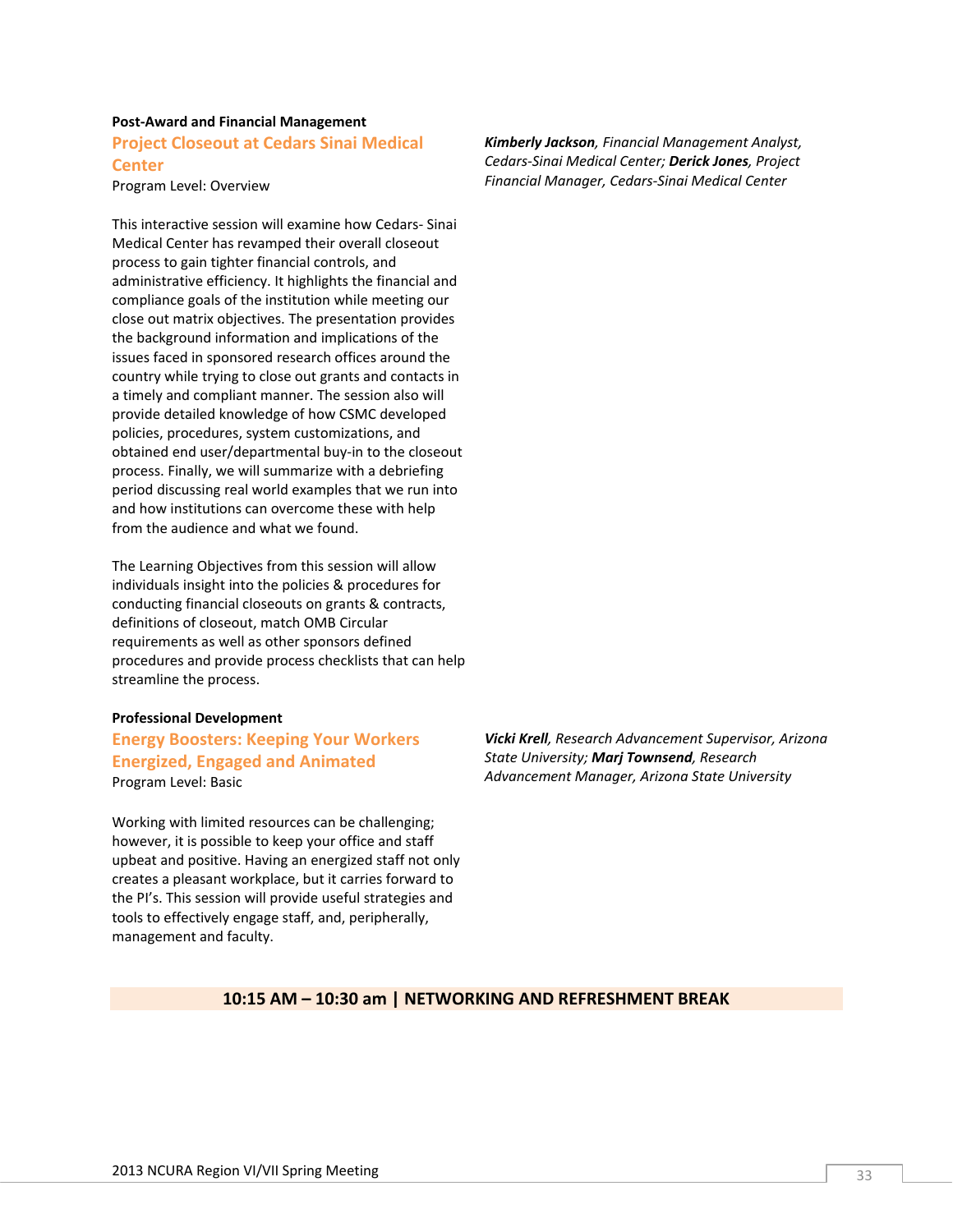# **Wednesday, April 10, 2013**

# **10:30 am – 11:45 am | CONCURRENT SESSIONS**

#### **Pre‐Award**

done.

#### **How To Keep Everyone On Track**

Program Level: Basic

Do you have problems getting things from your PIs in a timely fashion? Do they ignore your emails? This interactive forum will discuss tips and tools on how to establish key timelines, roles and responsibilities, and other crucial items within the proposal development arena. Learning Objectives: Modify existing tools to meet your instructional and individual needs; Learn how to define roles to effectively meet timelines; Share best practices on how to correspond and engage with your faculty successfully.

#### **Post‐Award and Financial Management**

**And the Top Ten Things Are** Program Level: Overview

A light hearted look at Department Administration in a financial light ‐ managing your time, best practices, implementing change and team work to get the job

# **Management and Operations Building the Case: Research Tracking and Reporting Systems** Program Level: Intermediate

As a large "Banner" finance research University, University of Alaska‐Fairbanks (UAF) explored our post‐ award set up process and determined it could be streamlined… but how? Join us to learn about how UAF went from start to "almost" finished with process mapping and exploring post award setup and project management software. Our team reviewed current processes, gathered data, and explored canned software along with homegrown software options. Find out what we discovered along the way and the hurdles we overcame.

*Vicki Krell, Research Advancement Supervisor, Arizona State University; Marj Townsend, Research Advancement Manager, Arizona State University*

*Randi Wasik, Director, Administration & Finance, University of Washington*

*Nickole Conley, Chief Fiscal Officer, University of Alaska Fairbanks; Kimberly Cox, Executive Officer, University of Alaska Fairbanks*